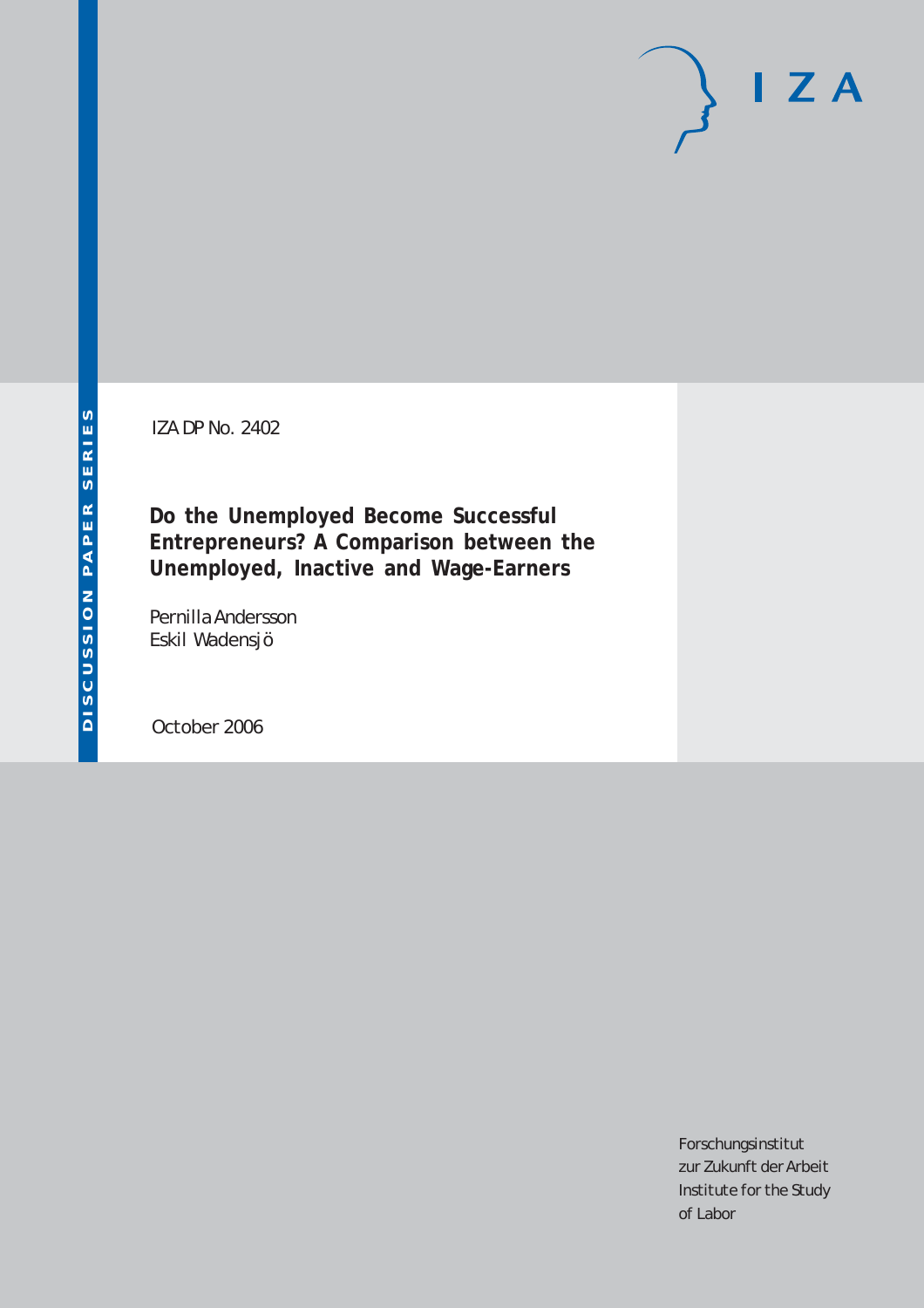# **Do the Unemployed Become Successful Entrepreneurs? A Comparison between the Unemployed, Inactive and Wage-Earners**

# **Pernilla Andersson**

*SOFI, Stockholm University, SULCIS* 

# **Eskil Wadensjö**

*SOFI, Stockholm University, SULCIS and IZA Bonn* 

Discussion Paper No. 2402 October 2006

IZA

P.O. Box 7240 53072 Bonn **Germany** 

Phone: +49-228-3894-0 Fax: +49-228-3894-180 Email: [iza@iza.org](mailto:iza@iza.org)

Any opinions expressed here are those of the author(s) and not those of the institute. Research disseminated by IZA may include views on policy, but the institute itself takes no institutional policy positions.

The Institute for the Study of Labor (IZA) in Bonn is a local and virtual international research center and a place of communication between science, politics and business. IZA is an independent nonprofit company supported by Deutsche Post World Net. The center is associated with the University of Bonn and offers a stimulating research environment through its research networks, research support, and visitors and doctoral programs. IZA engages in (i) original and internationally competitive research in all fields of labor economics, (ii) development of policy concepts, and (iii) dissemination of research results and concepts to the interested public.

IZA Discussion Papers often represent preliminary work and are circulated to encourage discussion. Citation of such a paper should account for its provisional character. A revised version may be available directly from the author.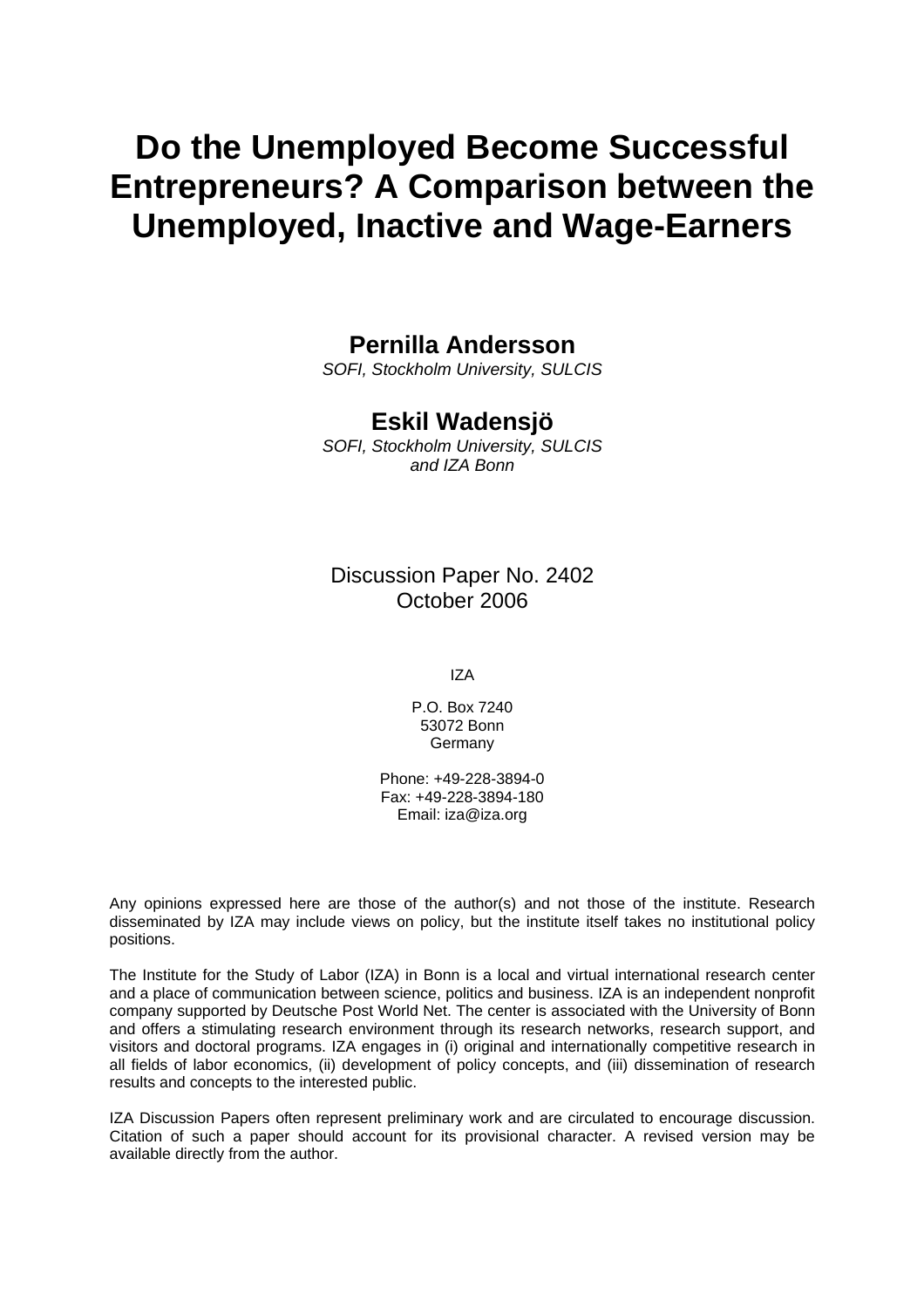IZA Discussion Paper No. 2402 October 2006

# **ABSTRACT**

# **Do the Unemployed Become Successful Entrepreneurs? A Comparison between the Unemployed, Inactive and Wage-Earners[\\*](#page-2-0)**

In many countries unemployed people are helped to become self-employed. Selfemployment, however, does not necessarily lead to success. Many leave self-employment after a short period and the economic outcome varies greatly. It is important to learn more about the economic outcome for unemployed who become self-employed. In the first part of the paper we analyse who became self-employed in the period from 1999 to 2002 of Swedish-born men aged 20 to 60 years who were either wage-earners, unemployed or inactive in 1998. We find that the unemployed, and even more the inactive, are overrepresented among those who become self-employed. In the second part of the paper we study the economic outcome of self-employment in 2002 for Swedish-born men who were either unemployed, inactive or wage-earners in 1998. Economic outcome in 2002 is measured using income from self-employment and having employees in the firm. The estimations show that those who were wage earners in 1998 have higher incomes and are also employing other people in their business to a much higher extent in 2002 than those who in 1998 were unemployed or inactive. This indicates that support to unemployed to become self-employed should be implemented with great care.

JEL Classification: J23, J24, J30, J60, J62, J68

Keywords: self-employment, unemployment, inactive, occupational choice, occupational mobility, labour income, income

Corresponding author:

 $\overline{a}$ 

Eskil Wadensjö Swedish Institute for Social Research Stockholm University SE 106 91 Stockholm Sweden E-mail: [Eskil.Wadensjo@sofi.su.se](mailto:Eskil.Wadensjo@sofi.su.se) 

<span id="page-2-0"></span><sup>\*</sup> We would like to thank participants at the Applied Econometrics Association Conference on Policies against unemployment in Naples in June 2006 and a seminar at the Department of Economics, Aarhus School of Business for helpful comments on an earlier version. Financial support from IFAU is gratefully acknowledged.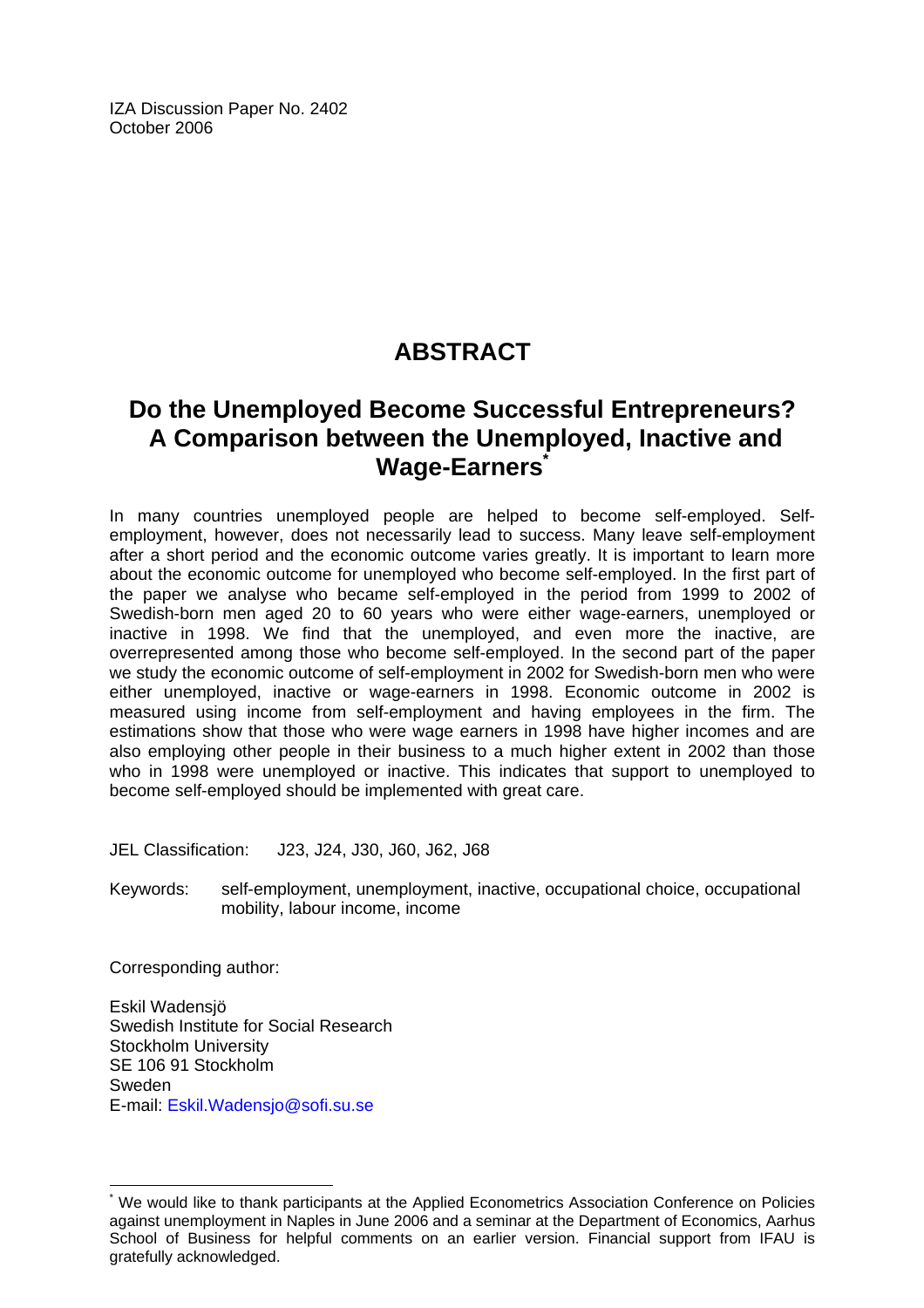### *1. Introduction*

In many countries the unemployed are helped to become self-employed. In Sweden, for example, start-up grants, which are a part of the active labour market policy, are paid out to unemployed individuals who turn to self-employment. Self-employment, however, is not always a success. Many leave self-employment after a short period of activity and some of them have acquired debts as a result of the attempt to establish themselves as self-employed. Also for those who continue as self-employed after the first critical period, the economic outcome varies greatly and the result may in some cases be a low economic standard. It is important to learn more about the economic outcome for those unemployed individuals who become self-employed in order to be able to evaluate the attempts to induce unemployed and to some extent also those outside the labour force to become self-employed.

In this paper we follow men born in Sweden who were either wage-earners, unemployed or inactive in 1998 during four years, i.e. to 2002. We identify those who became self-employed in 1999 and those of them who were also self-employed in 2002. Wage-earners are divided into three groups depending on the relation between the annual income they received in 1998 and the income they could be expected to receive according to estimations from an income regression of Mincer-type. Wage-earners can either have received a lower income than is predicted, an income close to the predicted one, or an income higher than the predicted one. These three groups of wage-earners and their propensity to become self-employed have been analysed earlier in Andersson and Wadensjö (2006).

The main objective of the paper is to compare the economic outcome and success as selfemployed of the five groups: the unemployed, the inactive, and three groups of wage-earners. Income from self-employment and number of employees in the firm are used as measures of economic outcome. We also estimate the probability of still being self-employed in 2002, conditional upon being self-employed in 1999. The question is if individuals who enter self-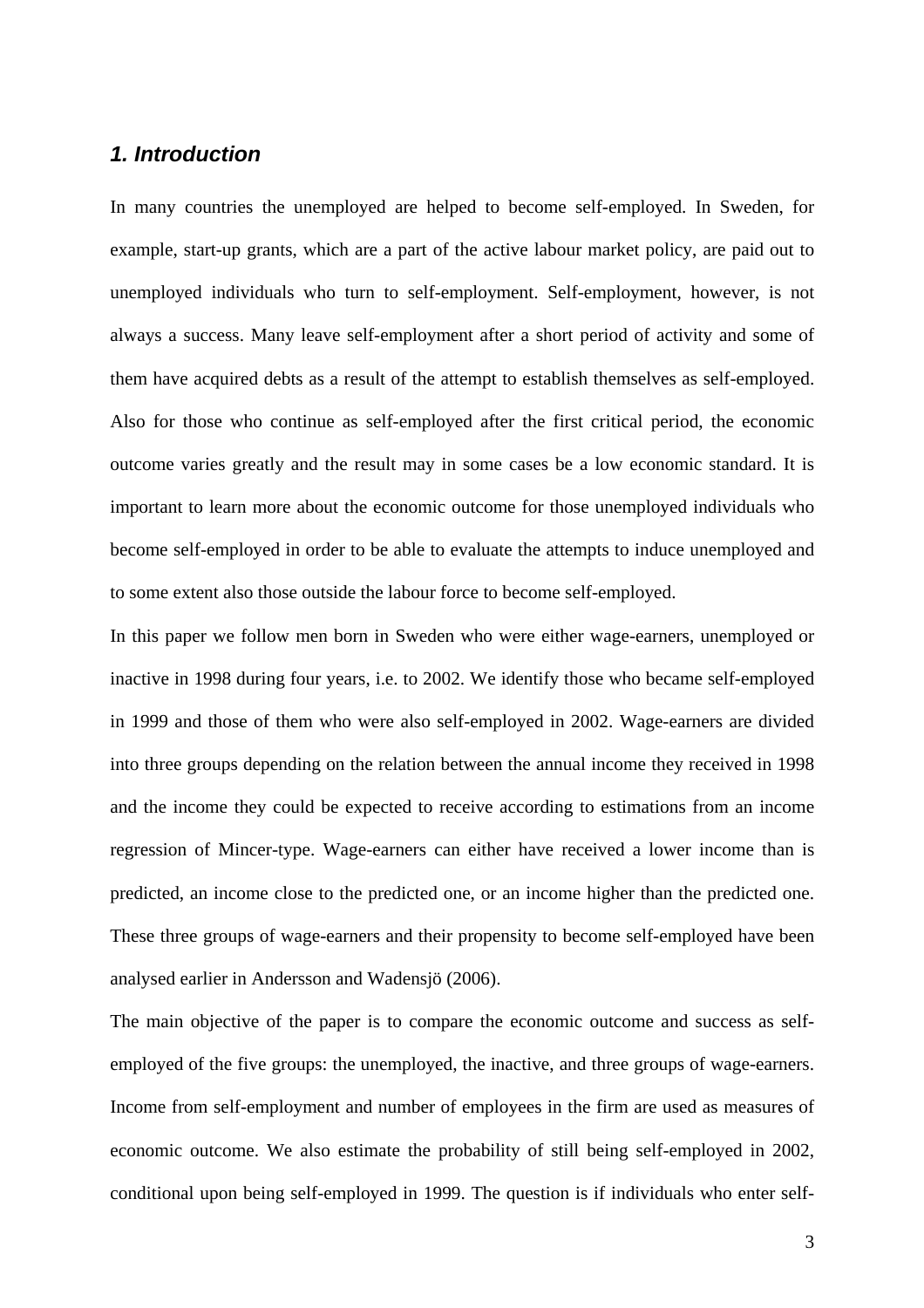employment from a weak position on the labour market are equally successful as those who enter self-employment from a stronger position. Or is it rather the case that those entering from unemployment or inactivity have lower incomes, are more likely to not have any employees, and are more likely to exit self-employment?

The data used in this study is unique and consists of all Swedish-born men 20-60 years of age who lived in Sweden in 1998 and were either a wage-earner, unemployed or inactive that year. We exclude students and those receiving disability pensions. Unemployed are defined as those who had at least one day in unemployment during 1998 meaning that they have been registered at the employment office. The inactive are those who are not defined as wageearners and who have not been registered as unemployed at the employment office. Most of them have not received any labour income during the year.

The remainder of the paper is organised as follows. In section two earlier research is presented, in section three the data and econometric strategy is described, in section four we present summary statistics, in section five we present the results from the regression analysis, and in section six we summarise our findings and draw some conclusions.

# *2. Earlier Research[1](#page-4-0)*

 $\overline{a}$ 

There are reasons to believe that unemployed may be overrepresented among those who enter self-employment. Those who are unemployed may have a lower reservation income for being induced to take up self-employment. They may in a way be pushed into self-employment by not having the alternative to become a wage-earner. Empirical research also indicates that unemployed are more likely to enter self-employment than wage-earners are and also that those who are classified as inactive more often enter self-employment than the unemployed do. See Evans and Leighton (1989). That the unemployed more often enter self-employment than wage-earners does not mean that an increase in the general unemployment rate leads to

<span id="page-4-0"></span><sup>&</sup>lt;sup>1</sup> See Parker (2004) for a comprehensive survey of research on self-employment.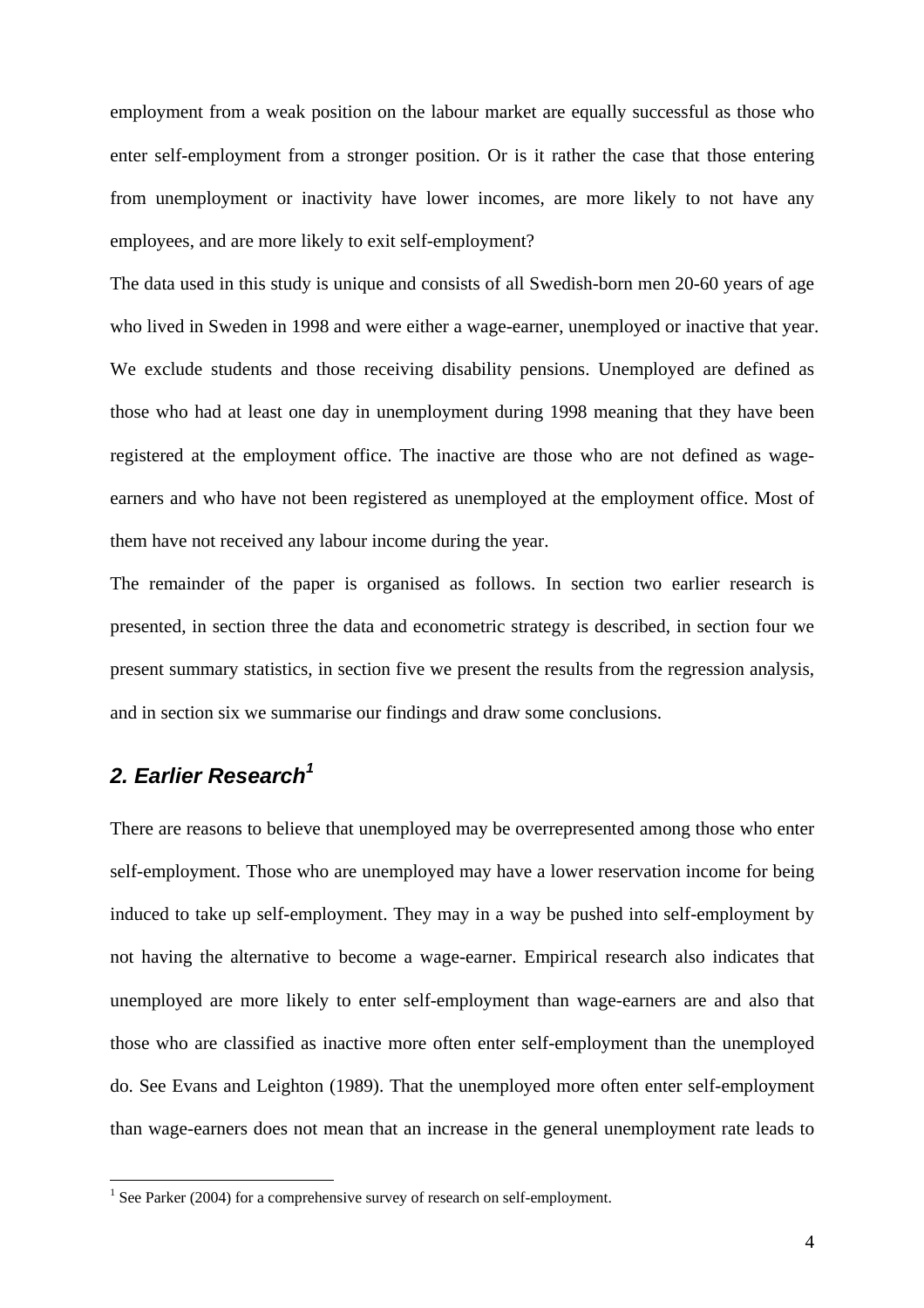an increased self-employment rate – the propensity to enter self-employment may decline among unemployed as well as wage-earners (retaining the difference) to an extent that countervails the effect of the increase of the share being unemployed.

There are few studies of the economic results of self-employment. One reason is probably problems with reliability of the information on the incomes of the self-employed. Most studies have relied on the (employment) growth of the firms. The results vary greatly between studies (see Westhead and Cowling, 1995). That earlier unemployment experience is generally not included among the explanatory variables may be due to a lack of information. The research on factors that influence exit from self-employment indicates that those who have entered self-employment from unemployment exit to a higher extent than those who have entered from paid employment. See Carrasco (1999) and Pfeiffer and Reize (2000).

### *3. Data and Empirical Strategy*

### **3.1. The Data**

The data used in this study is annual register data from Statistics Sweden which covers three years: 1998, 1999, and 2002. The data for 1998 includes all Swedish-born male wage-earners, inactive and unemployed between 20 and 60 years of age. In this data we can identify which individuals became self-employed in 1999. We observe the self-employed in 1999 and in 2002 which means that we can investigate how successful they are after only one year in business and for those who are still self-employed in 2002, their outcomes after four years in business. Since we know their labour market status in 1998 we have a unique opportunity to compare the outcomes between self-employed who entered from unemployment, inactivity, and from wage or salary work.

An individual is defined as a wage-earner if he: (i) was employed in November 1998, (ii) has not been registered as a student during the year, (iii) has not been registered as unemployed or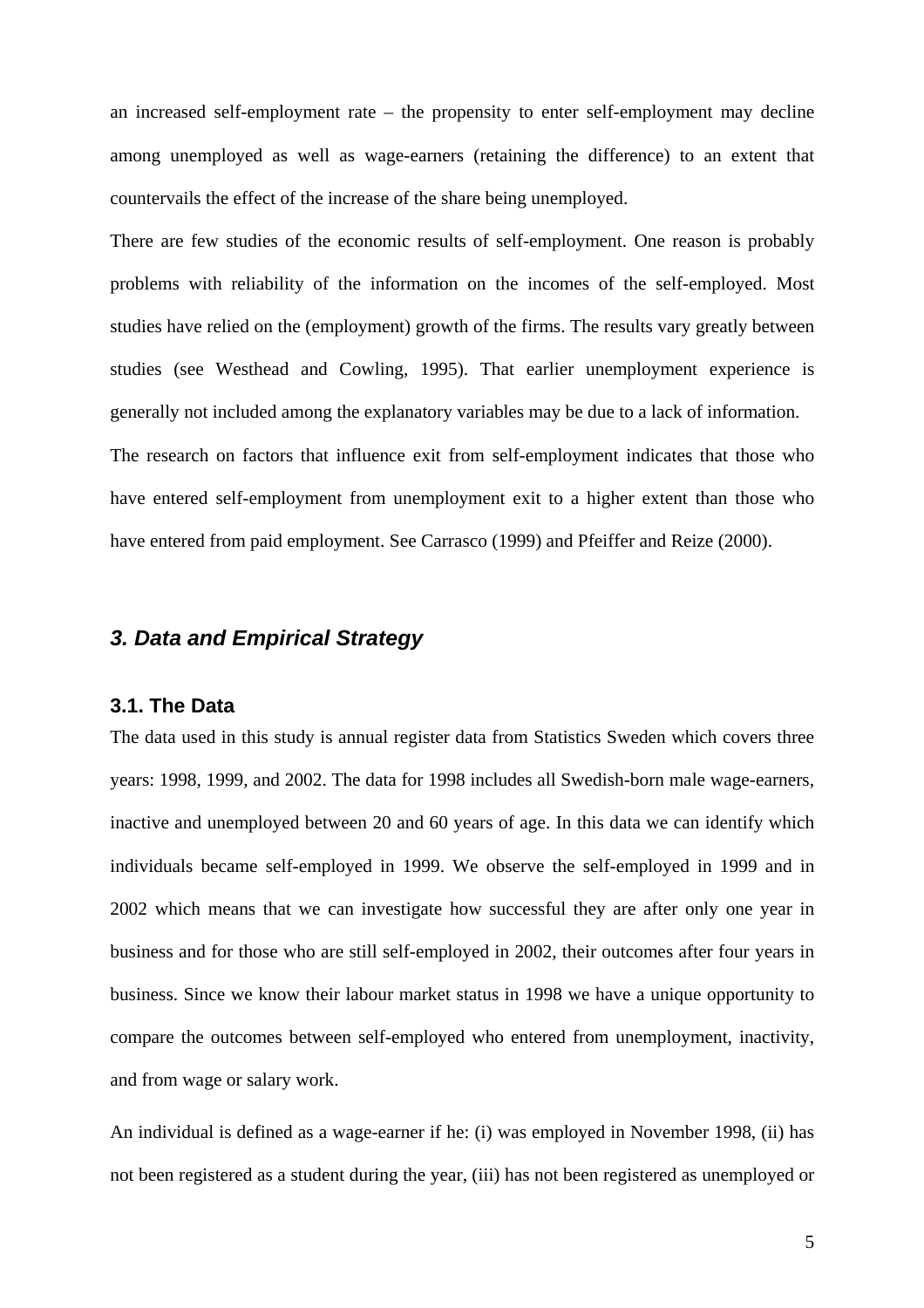received unemployment benefits anytime during the year, (iv) has not done the military service during the year, (v) has not received a disability pension, (vi) has not received social security payments equal to or greater than his labour income, (vii) has not been self-employed in 1998 and has not received any income from self-employment<sup>2</sup>[,](#page-6-0) (viii) had an annual labour income in 1998 of at least 20 000 SEK, and (ix) was not employed in agriculture or fishing.

Wage-earners have been further divided into three groups: (1) those who during 1998 received an annual income from labour lower than what we expect given observable characteristics, (2) those who had an annual income about as high as we expect it to be given observable characteristics, and (3) those who received an annual income from labour during 1998 which is higher than what we expect given observable characteristics. These three groups are identified from the estimation of an income regression using annual labour income in 1998 as the dependent variable.<sup>[3](#page-6-1)</sup> The first group consists of those for whom the estimated residual is negative, i.e. the actual income is lower than the predicted one. Explanations may be that it is a bad match or that they have low ability given the observed characteristics. The second group consists of those with an actual income close to predicted income. It may be an indication of a good match. The third group consists of those for which the residual is positive, i.e. the actual income is higher than the predicted income. One explanation may be that they have unobserved characteristics indicating high ability, maybe even higher than what the wage indicates. $4$ 

 $\overline{a}$ 

<span id="page-6-0"></span> $2^{2}$  Some individuals who are not classified as self-employed in a year may in spite of that have received some income from self-employment. This can happen if an individual is a wage-earner in November and receives his largest income in this month from that but has a smaller income from self-employment.<br><sup>3</sup> See Andersson and Wadensjö (2006) for a discussion of the factors leading to that individuals get higher or

<span id="page-6-1"></span>lower wages than the expected ones.

<span id="page-6-2"></span>For dividing wage-earners into three groups we have identified the ratio at the 33<sup>rd</sup> and 66<sup>th</sup> percentiles of the ratio distribution. Individuals with a ratio equal to or lower than the ratio at the  $33<sup>rd</sup>$  percentile are classified as those with a low ratio, individuals with a ratio between the  $33<sup>rd</sup>$  and the 66<sup>th</sup> percentile are classified as those with a ratio approximately equal to one, and those who have a value of the ratio higher than or equal to the ratio at the 66th percentile are classified as those with a high ratio. Using this method to divide the population into ratio groups gives us three groups of about the same size.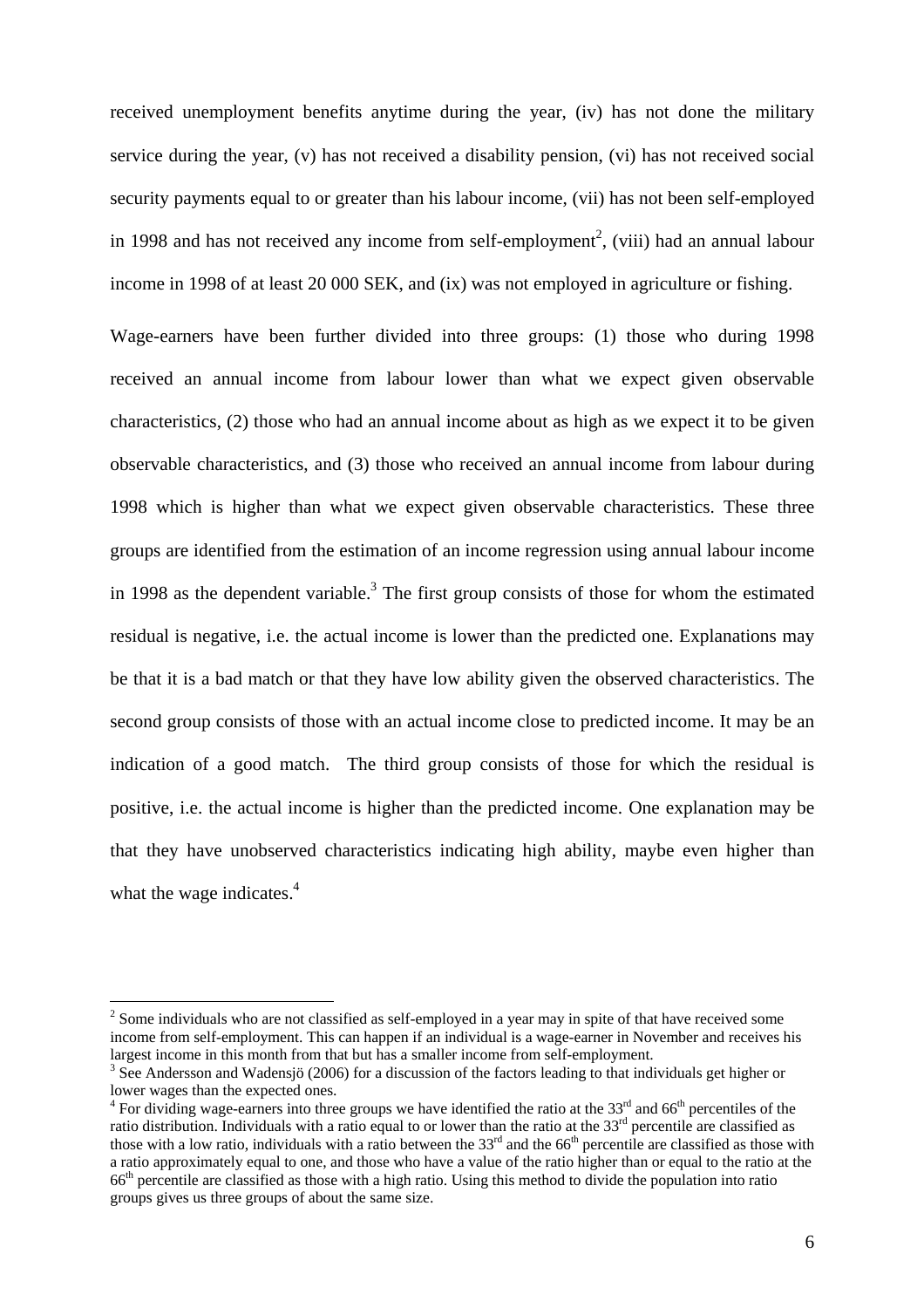An individual is defined as unemployed if he: (i) has been registered as unemployed at least one day during the year, (ii) is not defined as a wage-earner, (iii) has not been registered as student during the year, (iv) has not done military service during the year, (v) has not received a disability pension, and (vi) has not been self-employed in 1998 and has not received any income from self-employment.

An individual has been defined as inactive in 1998 if he; (i) is not defined as a wage-earner, (ii) has not been registered as unemployed or received unemployment benefits any time during the year, (iii) has not been registered as a student during the year, (iv) has not done military service during the year, (v) has not received a disability pension, and (vi) has not been self-employed in 1998 and has not received any income from self-employment.

Students and disability pensioners are excluded from the analysis.

 $\overline{a}$ 

An individual is defined as being self-employed in 1999 if he has received an income from self-employment and if the monthly income from self-employment multiplied with a factor of 1.6exceeds the income from wage or salary work in November.<sup>5</sup> This is the definition used by Statistics Sweden in the annual employment register which the data used in this paper is based on. Adopting this definition means that some of the self-employed in 1999 may have worked part-time or part-year as a wage-earner, for example in the same firm as in 1998. The definition of being self-employed in 1999 is not made conditional upon that the firm started in 1999. Some of those who became self-employed in 1999 may have taken over an already existing firm.

<span id="page-7-0"></span><sup>&</sup>lt;sup>5</sup> When comparing wage income and self-employment income the income from self-employment is multiplied by the factor 1.6 since the self-employed in general, according to Statistics Sweden, receive lower incomes. To get the monthly income from self-employment, the annual income is divided by 12. In the population studied in this paper there are two types of self-employed; those whose firm is registered as a limited liability company and those with a private firm.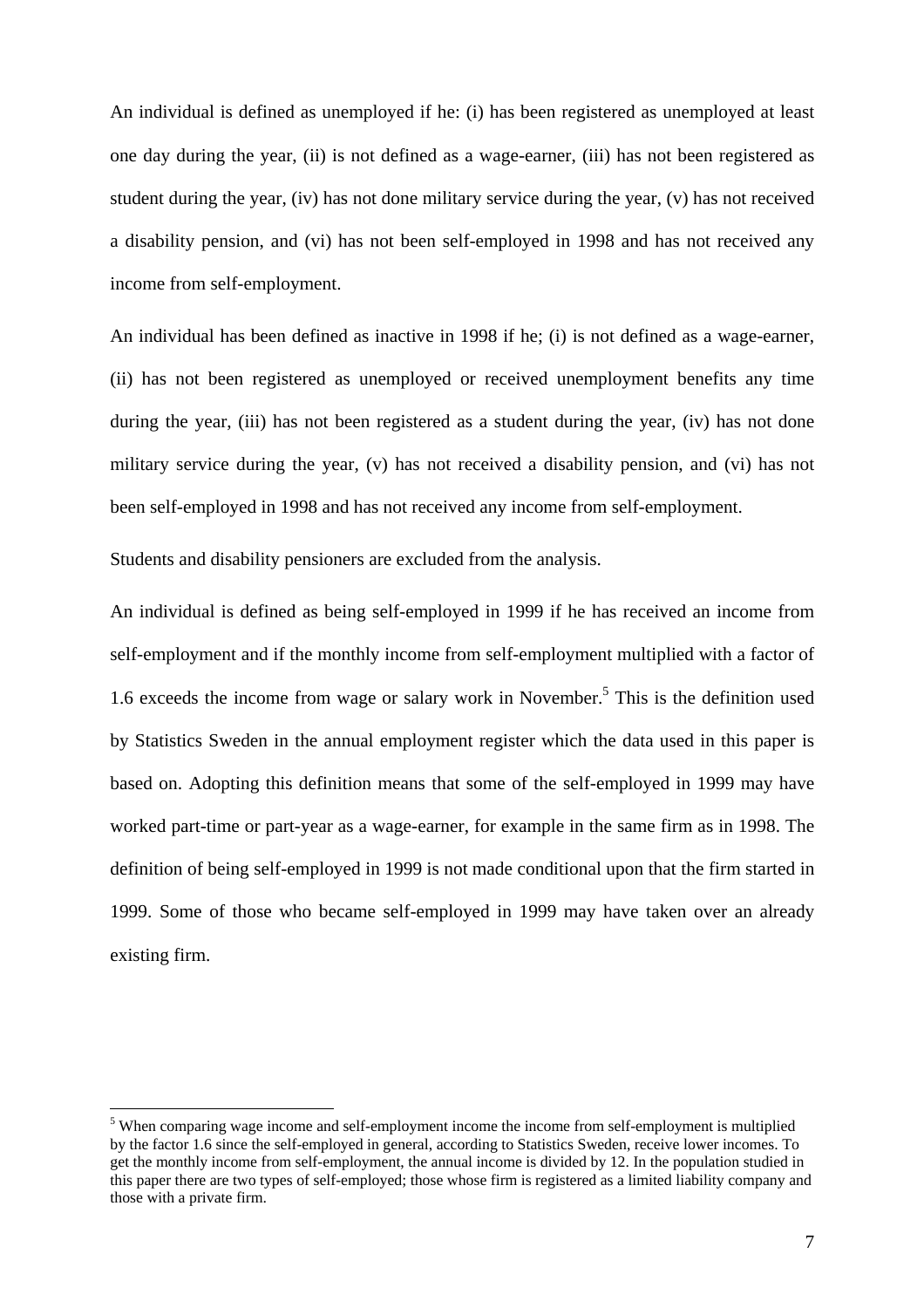### **3.2. Empirical Strategy**

In the first part of the empirical analysis we investigate which of the groups that are most likely to become self-employed. This model is based on all observations in the data and is estimated using a probit model. Four specifications of the model are estimated. First we divide the whole population into three groups: wage-earners, inactive, and unemployed. We estimate the difference between these groups both with and without controlling for differences between the groups regarding age, education, marital status, place of residence, and being a second-generation immigrant. Second, the population is divided into five groups where the wage-earners are split into three groups depending on the relation between their actual income and their predicted income. In all models where the population is divided into five categories, wage-earners who received an annual income close to the expected are the excluded group (the reference group). We also control for days in unemployment. This variable is zero for all groups except for the unemployed. For the unemployed it varies from 1 to 365 with an average value of 160 days in unemployment. The reason for why we include this variable is that the propensity to become self-employed may differ between long-term and short-term unemployed. Also in this case estimations are made both with and without additional covariates.

The rest of the analysis is based on the populations of self-employed in 1999 and 2002. We estimate differences in income from self-employment and differences in the solo entrepreneur share between the groups. The same specifications of the model as before are estimated for the outcomes. Control for number of days in unemployment is included in these regressions and we also control for whether one received a start-up subsidy in 1998. We first investigate whether there are any income differences in 1999, i.e. in the same year as they became selfemployed. For those who also are self-employed in 2002, we estimate self-employment income regressions for that year. The probability of being a solo entrepreneur, i.e. to not have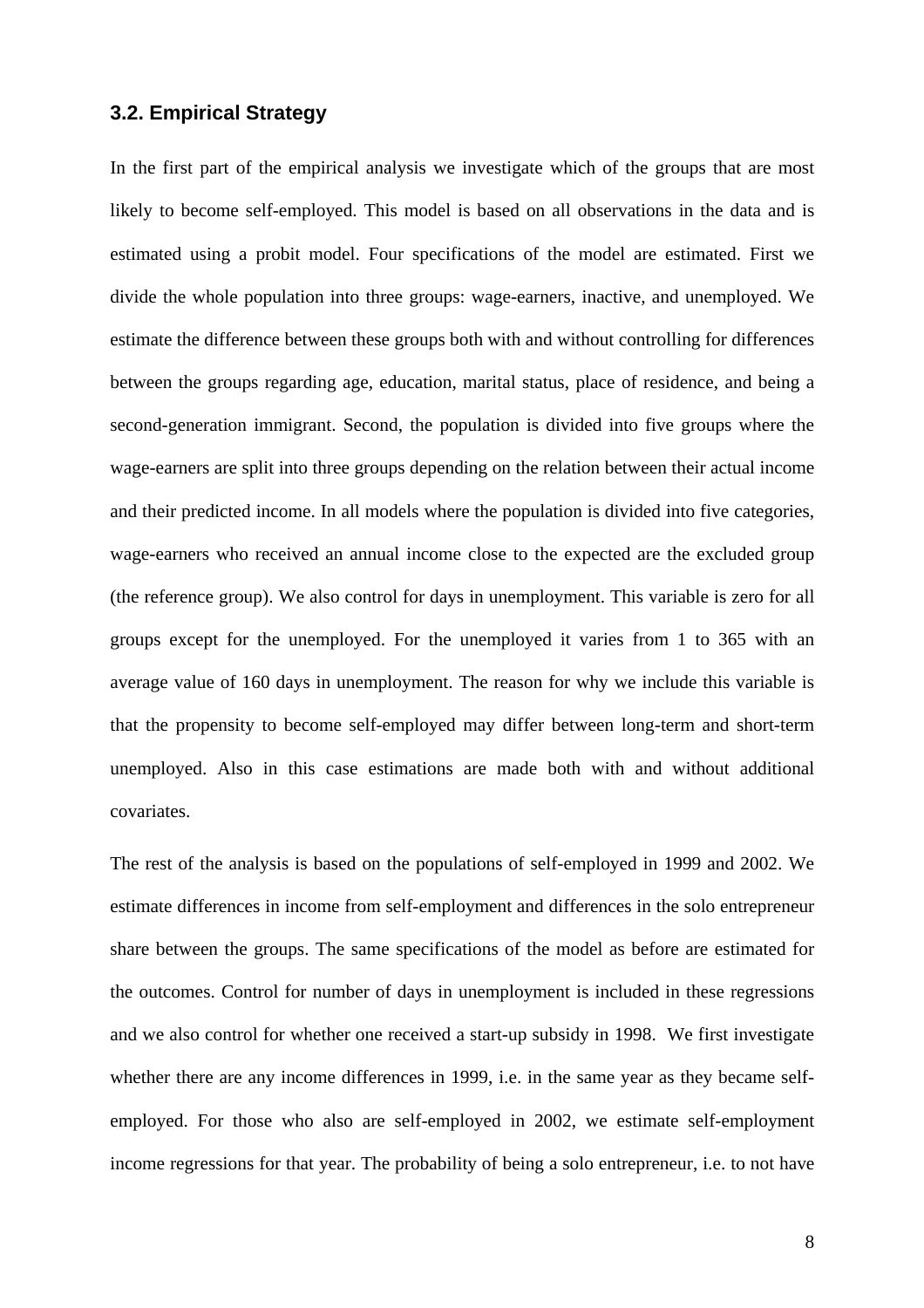any employees, is estimated in 1999, and also in 2002 conditional upon being self-employed also in 2002. $^6$  $^6$ 

We do not expect that also being self-employed in 2002 is random, those who are less successful in 1999 can be expected to be more likely to exit self-employment. The choice to exit self-employment and destination after self-employment can be seen as a measure of the success as self-employed, but also successful self-employed may exit self-employment if they receive an attractive employment offer. Conditional on being self-employed in 1999 we estimate the probability of still being self-employed in 2002. The dependent variable is labelled "exit" and is equal to one if one is no longer self-employed in 2002 and zero if one is self-employed also in 2002. From earlier studies we know that destination after exit differs between groups so it is important to not only consider the risk of exiting self-employment, but also if the destination is wage or salary work, unemployment or inactivity (Andersson, 2006, Johansson, 2001, Taylor, 1999). Successful self-employed may more often become wageearners, while the less successful ones may more often exit to unemployment. We define three types of labour market status in 2002: self-employment (i.e. those who did not exit), wageearners, and "other". The group "other" includes both unemployed and inactive. Since the dependent variable now consists of three categories we estimate a multinomial model where not exiting self-employment is used as the reference category.

### *4. Descriptive statistics*

 $\overline{a}$ 

In *Table 1a* summary statistics for age, education, marital status, place of residence, family background, and annual labour income in 1998 are presented for the five groups. The division of wage-earners into three groups has as earlier mentioned been done by a comparison of the actual annual income they received in 1998 with their predicted annual income. The predicted

<span id="page-9-0"></span><sup>&</sup>lt;sup>6</sup> Since we have not considered labour market status in 2000 and 2001 there is a possibility that some of the selfemployed have been wage-earners, unemployed or have done something else in 2000 or 2001 and have started a new firm in 2001 and 2002. In this paper we do not explore this possibility further.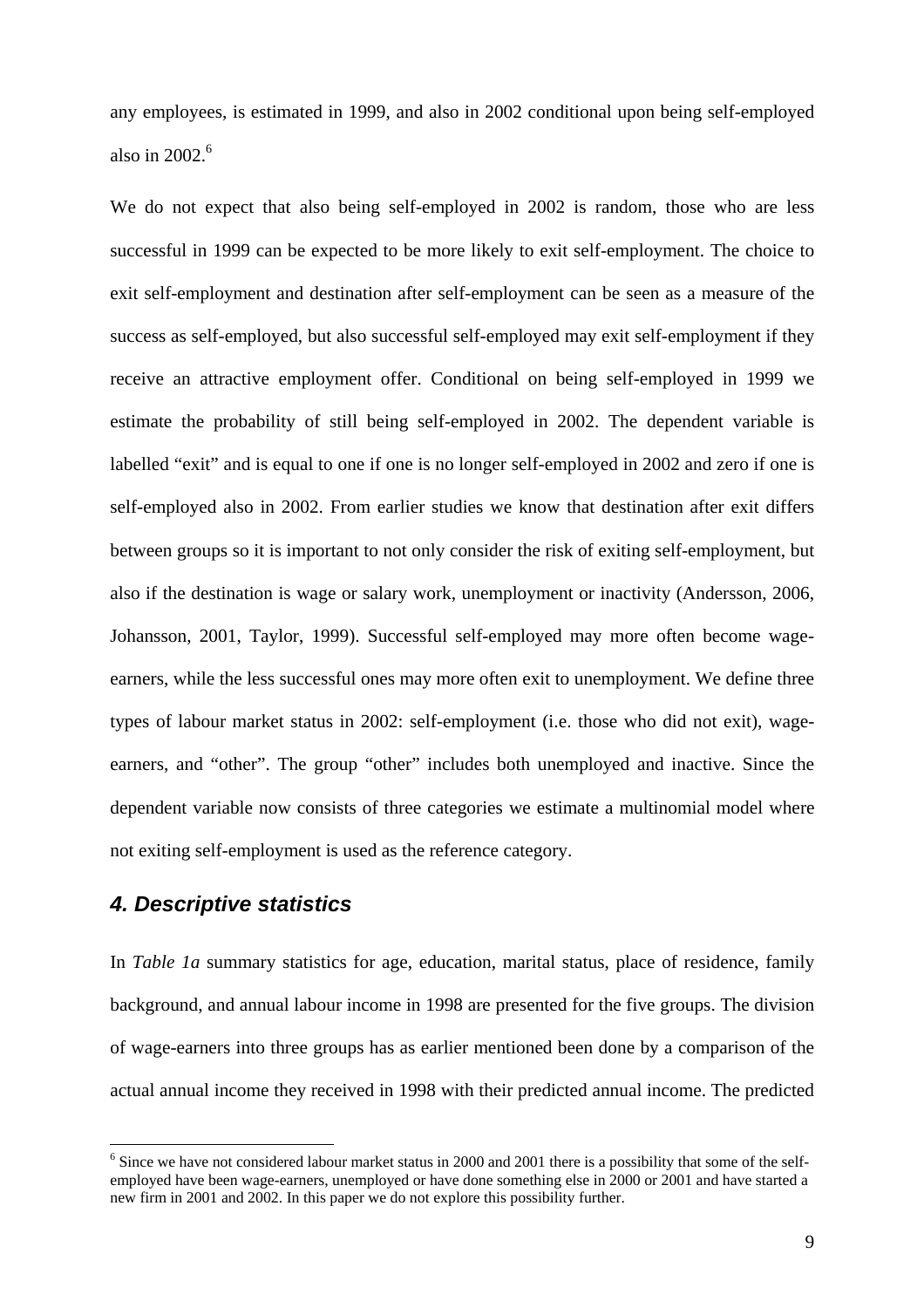income is calculated from a standard income regression with controls for age, education, marital status, having young children, place of residence, and second-generation immigrants. For a thorough comparison and analysis of these groups of wage-earners, see Andersson and Wadensjö (2006).

Wage-earners who received a lower income than the predicted one in 1998 are on average 42 years of age which makes them the second oldest group. The oldest are those who in 1998 has been categorised as inactive. In this group, around 19 per cent are between 56 and 60 years of age. The unemployed is with an average age of 37.6 years the youngest group. Among the unemployed almost 21 per cent are between 20 and 25 years old compared to only 7 per cent among those who are paid as expected.

The unemployed have lower education than the wage-earners who are paid as expected. Almost 32 per cent of the unemployed have primary school as their highest education and only 11 per cent have a university education. Among wage-earners who are paid as expected the corresponding shares are 23 and 24 per cent, respectively.

It is more common among all three groups of wage-earners than among the inactive and the unemployed to be married and have small children. The share of inactive that resides in a metropolitan area is almost 9 percentage units higher than that of wage-earners who receive an income of about the same size as the predicted one; 38 per cent compared to 29 per cent.

Start-up subsidies are of course most common among those who were unemployed in 1998 as unemployment is a requisite for receiving the subsidy, but there are some who have received a start-up subsidy also among the other four groups, especially among those who were inactive in 1998. The explanation is that some of them may have become unemployed in 1999 and after that received a start-up subsidy.

### [TABLE 1A ABOUT HERE]

10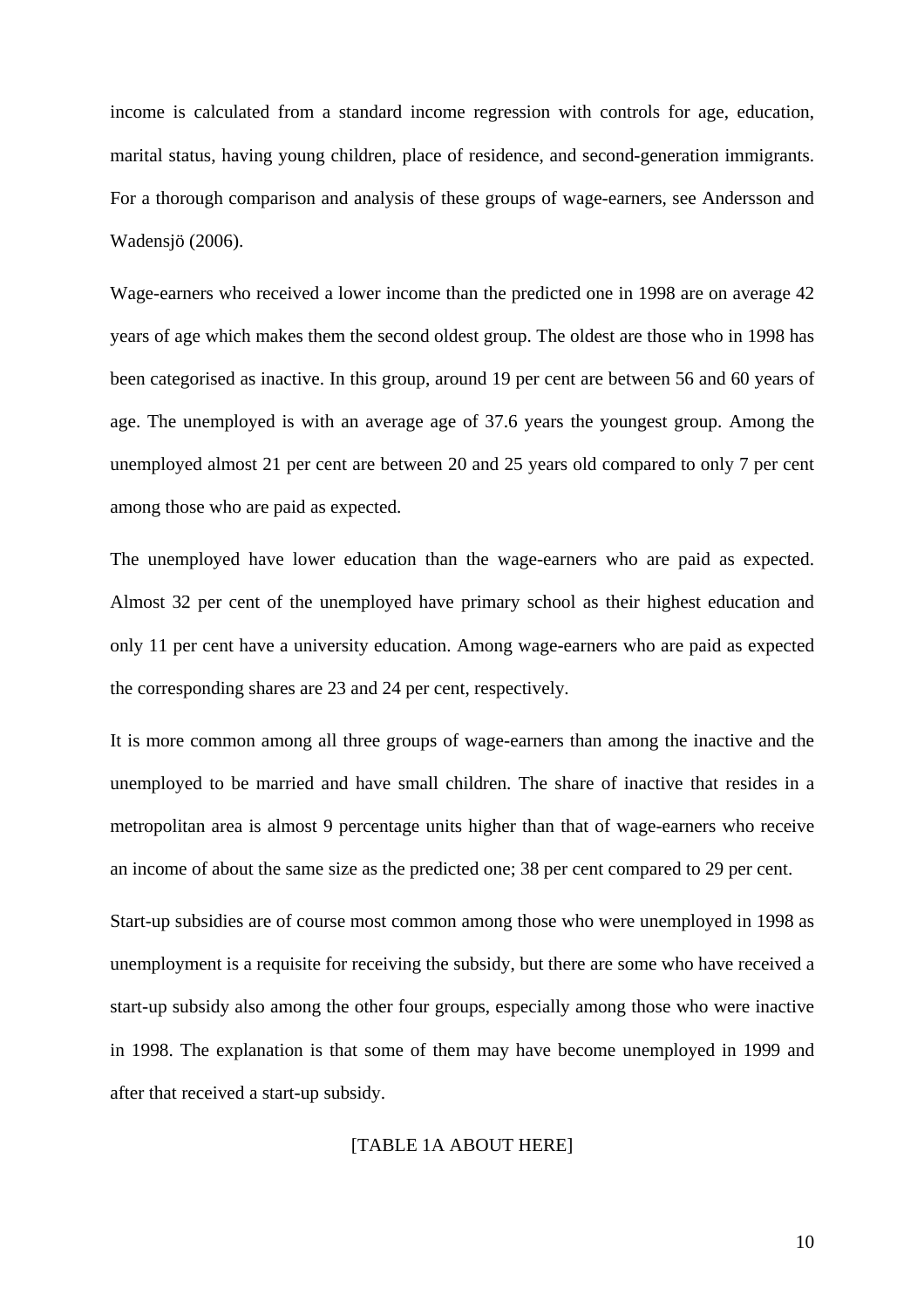In *Table 1b* we present the number and share of individuals in the different groups that leave wage or salary work, inactivity, and unemployment to become self-employed. For those who become self-employed, average value of the outcomes in 1999, income and share that are solo entrepreneurs, i.e. they have no employees, are presented. Since we follow in the data those who become self-employed up to 2002, we also present the outcomes in 2002 for those who are still self-employed that year. The unemployed who become self-employed may be less successful in the beginning. By looking at the outcomes three years after start we can see if the disadvantage has diminished. Measuring outcome in 2002 is conditional upon survival as self-employed and exits from self-employment can also be used as an indication of success as self-employed. However, some self-employed that exit may do so not as a result of unsuccessful business but because they have received an attractive employment offer. Therefore we study not only exits in general terms but also destinations after self-employment. It was most common among the inactive to turn to self-employment in 1999. Around 6 per cent left inactivity to become self-employed. Among the unemployed, 2 per cent became selfemployed, and among all three groups of wage-earners, less than 1 per cent became selfemployed. Among the wage-earners, the share becoming self-employed was highest among those who received a lower income than expected, 0.72 per cent, and lowest among those who were paid as expected, 0.36 per cent.

There are large differences in the incomes received in 1999 from self-employment between the different groups. Wage-earners who received a higher income than predicted earn on average 253 250 SEK (approx.  $\text{\textsterling}6800$ ) from self-employment during 1999, while those who entered from unemployment earn on average 66 138 SEK (approx.  $\epsilon$ 7 000). Hence without controlling for age, education, or industry of the firm, the formerly unemployed earn as selfemployed on average 74 per cent less than the most successful wage-earners earn as selfemployed. There are also substantial differences in self-employment income between the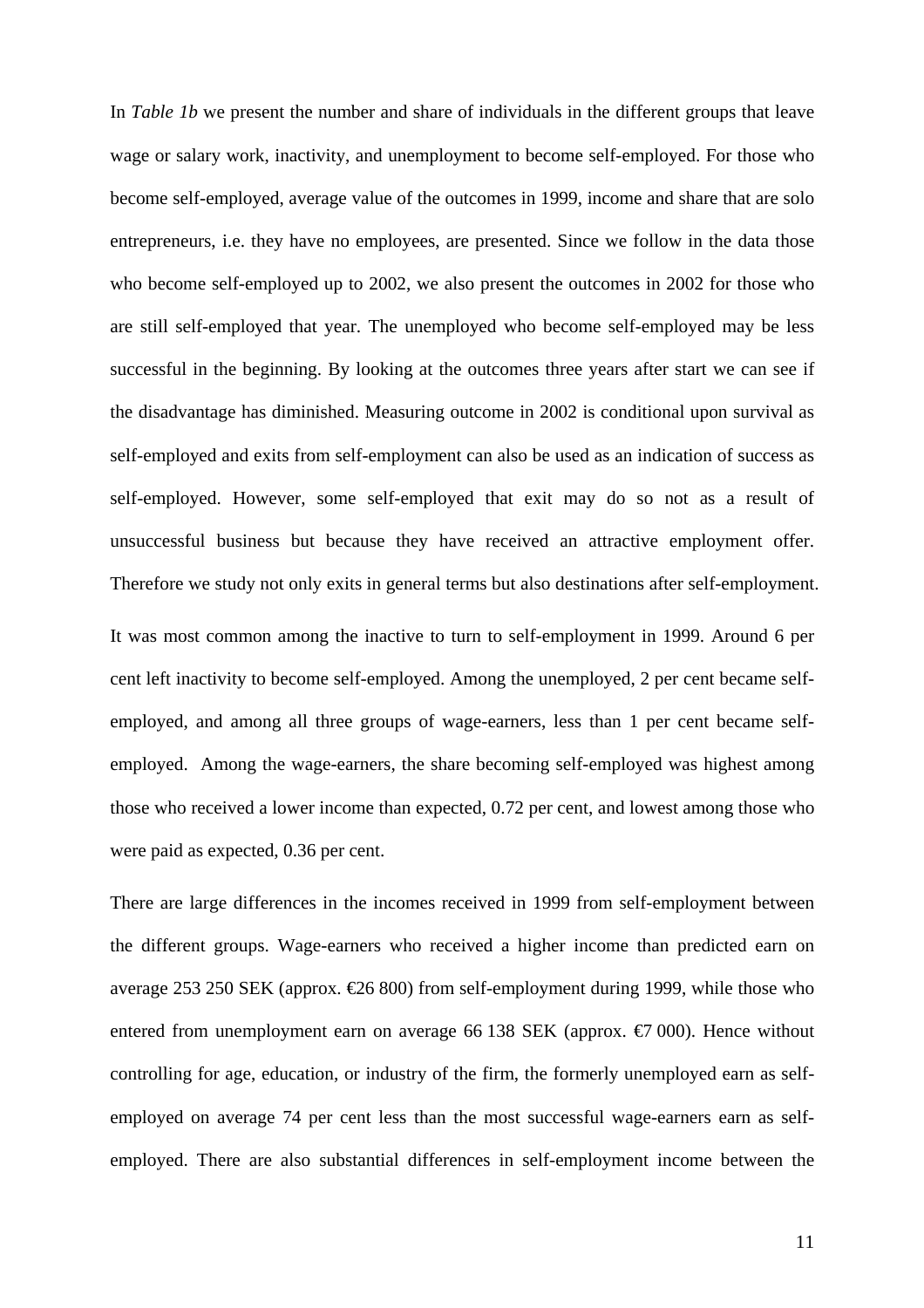three different groups of wage-earners where those who received a lower income than expected have the lowest self-employment incomes.

Whether the self-employed can hire employees is often seen as a measure of success of the firm and this aspect of self-employment is also important in the political debate about entrepreneurship and small businesses. One motive for encouraging self-employment is that it should create new jobs for more people than the self-employed himself. We find the same type of difference between the groups as we did regarding income: successful wage-earners appear to be the most successful self-employed. Around 58 per cent in this group are so called solo entrepreneurs, i.e. they do not have any employees but this means that 42 per cent already have employees in the first year as self-employed. Among those who entered from unemployment only around 9 per cent have employees.

Out of those who became self-employed in 1999, in total 59 per cent were also self-employed in 2002. The shares differ between the groups. Among those who in 1998 were unemployed 49 per cent were no longer self-employed in 2002, while 32 per cent among those who as wage-earners were paid as expected had exited before 2002. Looking at destination after selfemployment we detect even larger differences between the groups. For example, 28 per cent of the wage-earners with a higher income than the predicted one had exited self-employment before 2002 and were wage-earners in 2002. The corresponding share among the formerly unemployed is 19 per cent and among the formerly inactive only 15 per cent.

Here we see a clear pattern regarding differences between the groups. Those who were successful on the labour market before they became self-employed, i.e. were employed and received a higher income than expected, also appear to perform better than those who entered self-employment from a less fortunate position, i.e. who either were unemployed or inactive. In the regression analysis we consider differences in characteristics as age, education and industry when the outcomes are analysed.

12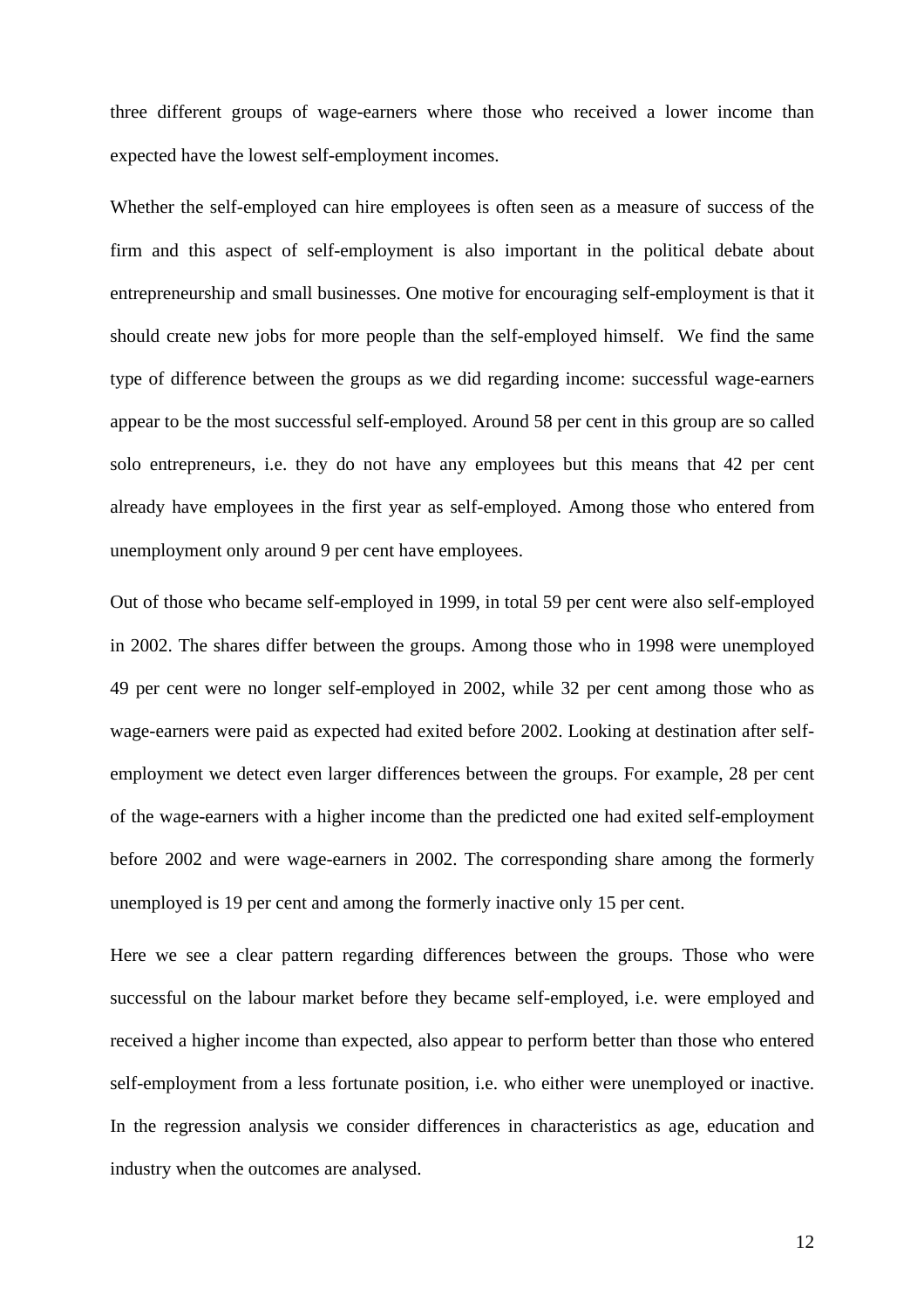Part of the explanation for these large differences is that there is a selection of individuals into wage or salary work, unemployment and inactivity. Those who are more established on the labour market and in society in general also have the advantage of having a larger network, more acquaintances and former colleagues which can be of help when one chooses to become self-employed. Those with a weaker connection to the labour market might have more difficulties in attracting customers and getting good prices from suppliers.

Another explanation for the large differences, especially concerning income, is that the inactive and the unemployed are likely to have a lower reservation wage. The expected income from self-employment does not need to be very high in order for self-employment to become a more attractive alternative than unemployment or inactivity. Also, it is not only the expected income from self-employment that matters. To create a job for oneself and avoid being dependent on benefits is likely to be very important for many people without work.

### [TABLE 1B ABOUT HERE]

### *5. The Probability of Becoming Self-Employed*

 $\overline{a}$ 

We now continue by presenting the results from the different regressions. We start by in *Table 2* presenting the results regarding the probability of becoming self-employed. Focusing on the results of models (3) and (4) where we include additional controls, we see from model (3) that the probability for the inactive of becoming self-employed is 6.9 percentage units higher and the probability of becoming self-employed for the unemployed is 1.9 percentage units higher than that for the whole group of wage-earners. Most surprising is maybe the strong tendency to become self-employed among the inactive.<sup>[7](#page-13-0)</sup>

When wage-earners are divided into the three different groups with wage-earners who received an income close to the predicted one as reference group, we find that all four groups

<span id="page-13-0"></span> $<sup>7</sup>$  The results indicate that the inactive should be more in focus in the study of labour supply and the transition to</sup> different forms of employment. See also Blackaby et al. (2006).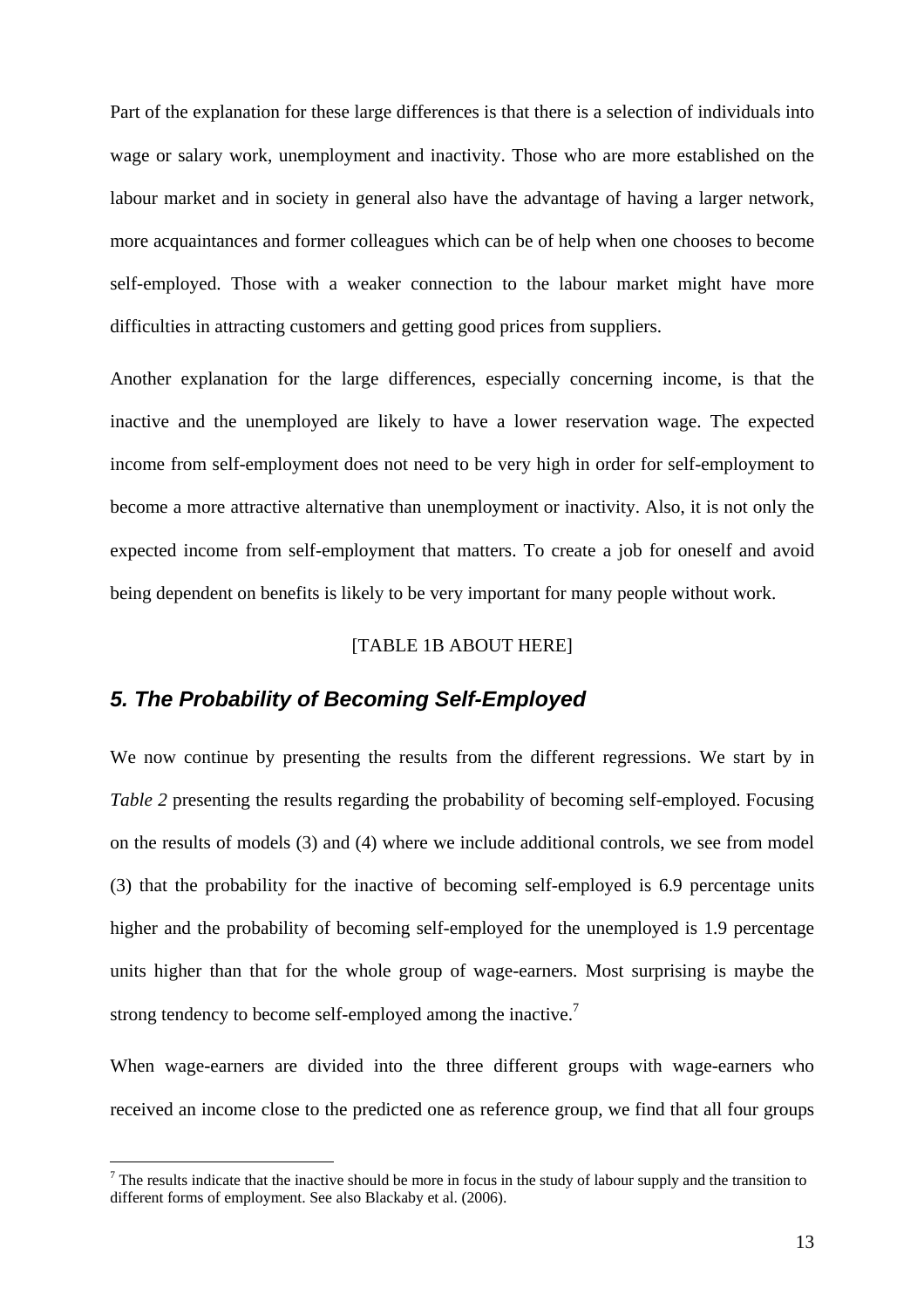have a significantly higher probability of becoming self-employed than the reference group. The probability is highest for the inactive, 8.4 percentage units higher than the reference group.

Here we also control for number of days in unemployment which has been transformed in hundreds of days as unemployed during the year. The effect is not very large, but it has a negative sign and is significantly different from zero. This means that an increase in days in unemployment decreases the probability of becoming self-employed. This suggests that the short-term unemployed are overrepresented among the unemployed who become selfemployed.

### [TABLE 2 ABOUT HERE]

### *6. Self-Employment Outcomes*

We will now turn to study the outcomes as self-employed for the five groups and start by showing results from regressions with income (log income from self-employment in 1999) as the outcome variable. Interpreting the result from model (4) we find that wage-earners who received a lower income than predicted have 21.6 per cent lower incomes from selfemployment, wage-earners who received a higher income than predicted have 31.4 per cent higher incomes, the formerly inactive have on average 56.6 per cent lower incomes, and the previously unemployed on average 61.9 per cent lower incomes, all compared to wageearners who received an income close to the predicted one. We also find that the income from self-employment declines with the number of days in unemployment, and that receiving a start-up subsidy is combined with an income higher than that for those who did not receive a subsidy. That those with a start-up subsidy get a higher income may be explained by the support (economic and advice) but also by that the employment office gives support to those among the unemployed who are best equipped to be successful as self-employed.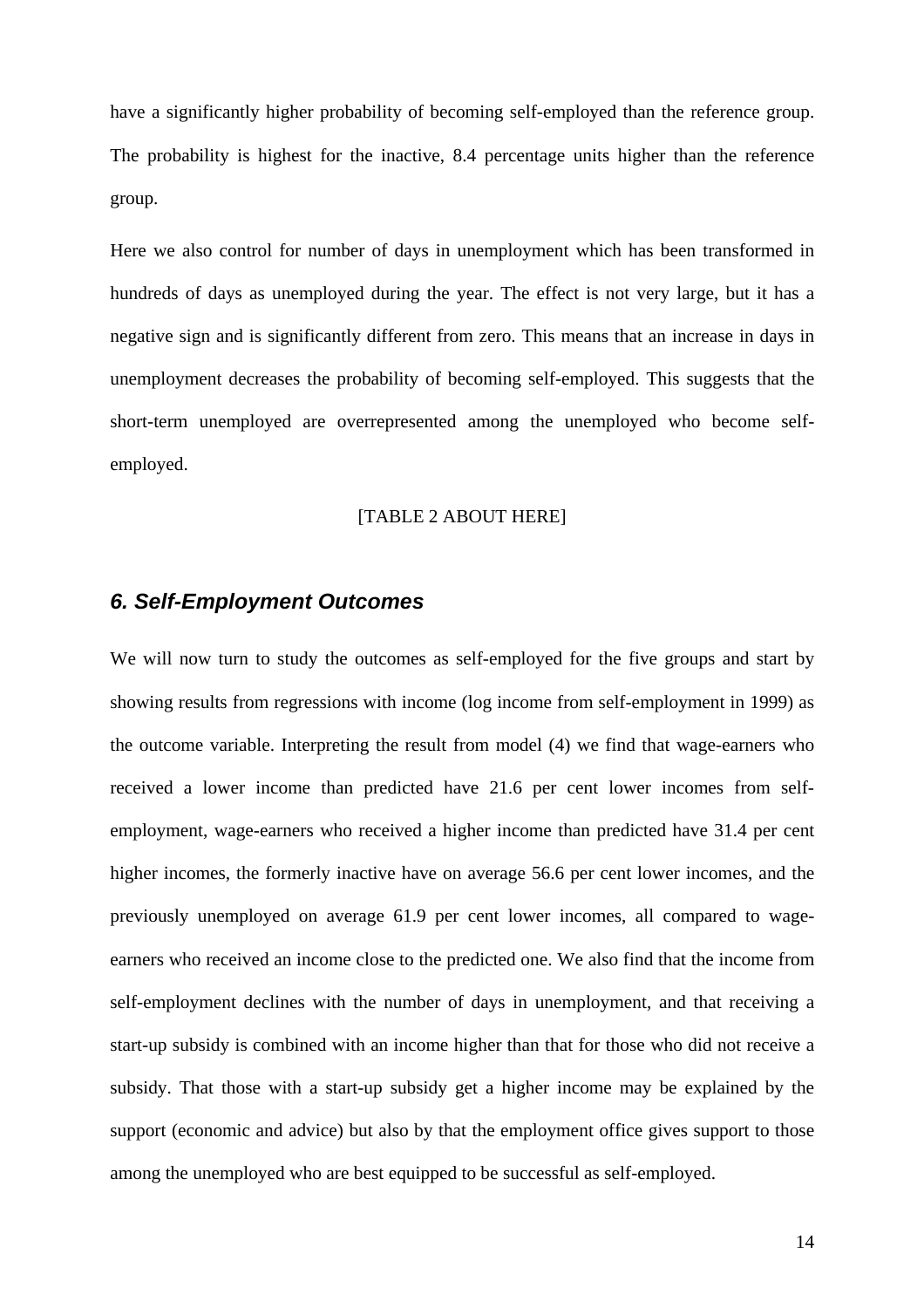### [TABLE 3 ABOUT HERE]

If the corresponding income regression is estimated for those who are also self-employed in 2002, we find that the coefficients for all groups have declined, i.e. the income differences between the groups are smaller. Wage-earners who received a lower income than predicted in 2002 have 20.9 per cent lower incomes from self-employment, wage-earners who received a higher income than the predicted one have 23.4 per cent higher incomes, the formerly inactive have on average 53.4 per cent lower incomes, and the formerly unemployed have on average 49.0 per cent lower incomes, all compared to wage-earners who receive an income close to the predicted one. Those who entered self-employment from unemployment appear to be catching up better than the formerly inactive. The differences are all still large, however. Those unemployed who received a start-up grant in 1998 in 2002 still have higher incomes than the unemployed who did not receive one. The incomes they receive are, however, lower that the incomes of those who were wage-earners in 1998 and in 1999 became self-employed.

### [TABLE 4 ABOUT HERE]

The number of employees the self-employed has is a measure of success in the sense that the better the economy of the firm the higher is the need for hiring co-workers. We find a similar pattern regarding the probability of being a solo entrepreneur, i.e. to have no employees, as we did for income. See Table 5. The previously inactive and the previously unemployed are significantly more likely, both compared to the whole group of wage-earners and to wageearners who received an income close to the predicted one, to be solo entrepreneurs. Days in unemployment and start-up subsidy (included in model 4) do not have a significant effect.

### [TABLE 5 ABOUT HERE]

From the summary statistics we learnt that a larger share of the self-employed had employees in 2002 than in 1999. The probability of having employees increases with time spent in selfemployment. In spite of that the number of employees increases in all groups of self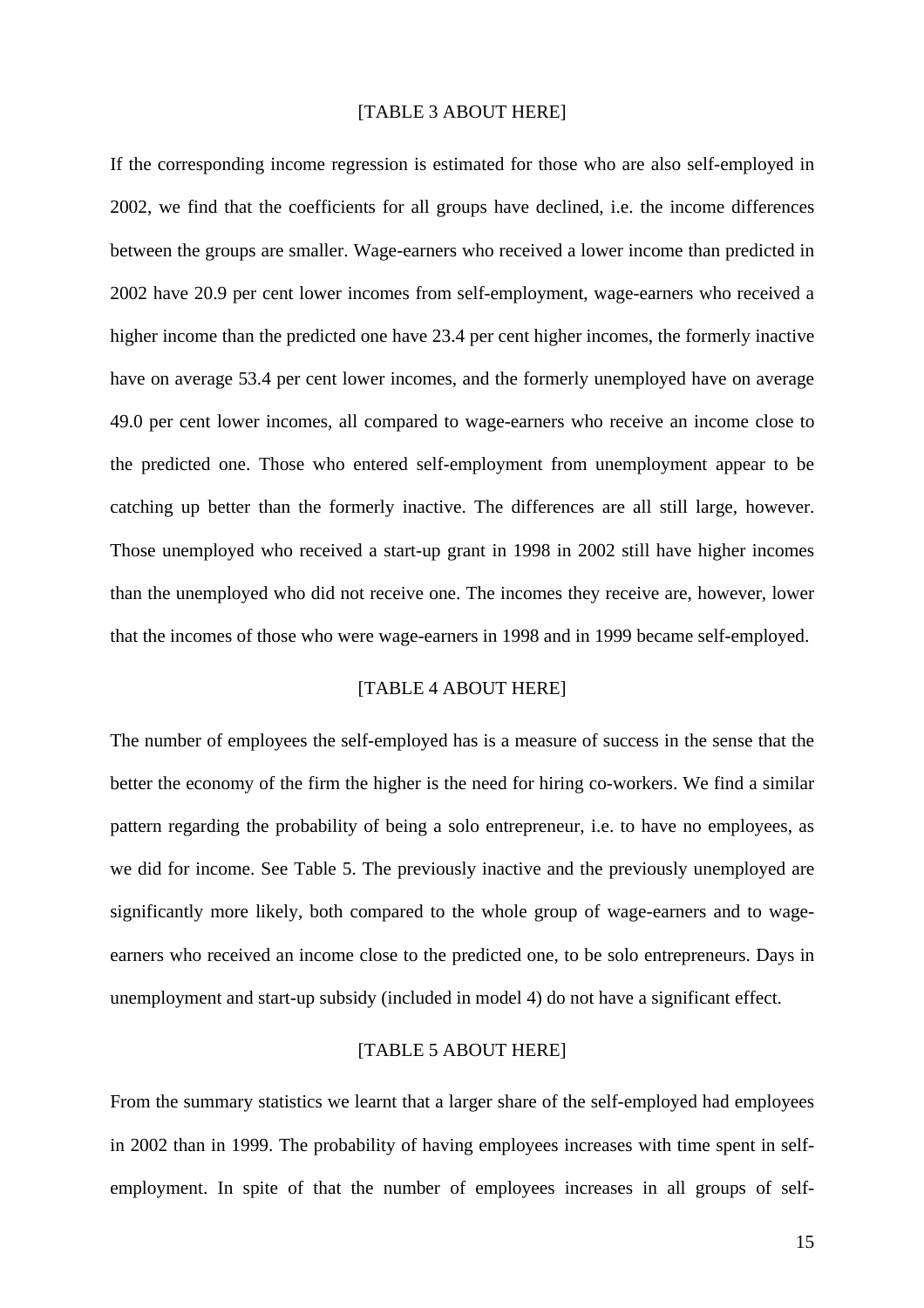employed, the increase is smaller among the previously inactive and unemployed. We see this from the regressions presented in *Table 6* where the estimated marginal effects for the probability of being a solo entrepreneur in 2002 is larger than the corresponding marginal effects calculated for 1999. The formerly unemployed do not seem to catch up with the former wage-earners regarding the number of employees, at least not in the period we cover. Those who have received a start-up subsidy have more often employees.

### [TABLE 6 ABOUT HERE]

Income from self-employment and the number of employees in 2002 can only be observed for those who also are self-employed that year and it is likely that the more successful ones belong to this group even if some of the successful self-employed might have left to become wage-earners. Therefore it is of interest to see how the risk of not being self-employed in 2002, conditional on being self-employed in 1999, differs between the groups. These results are presented in *Table 7*. The reference group is still wage-earners or if we have five groups. those who as wage-earners received an annual income close to the predicted one. Those who as wage-earners received a lower income than predicted have a 6.3 percentage units higher probability of no longer being self-employed in 2002, those who received a higher income than expected have a 3.2 percentage units higher probability, the formerly inactive have a 11.4 percentage units higher probability, and the formerly unemployed have a 19.3 percentage units higher probability of not being self-employed in 2002. Having received a start-up subsidy decreases the risk of exiting self-employment with 7.7 per cent, while days in unemployment in 1998 (the year before becoming self-employed) have no significant effect.

### [TABLE 7 ABOUT HERE]

We argued earlier that it is important to consider destination after self-employment. In *Table 8* we present the results from the multinomial model. As a comparison, model (4) from *Table 7* has been re-estimated with a logit instead of a probit model and coefficient values are

16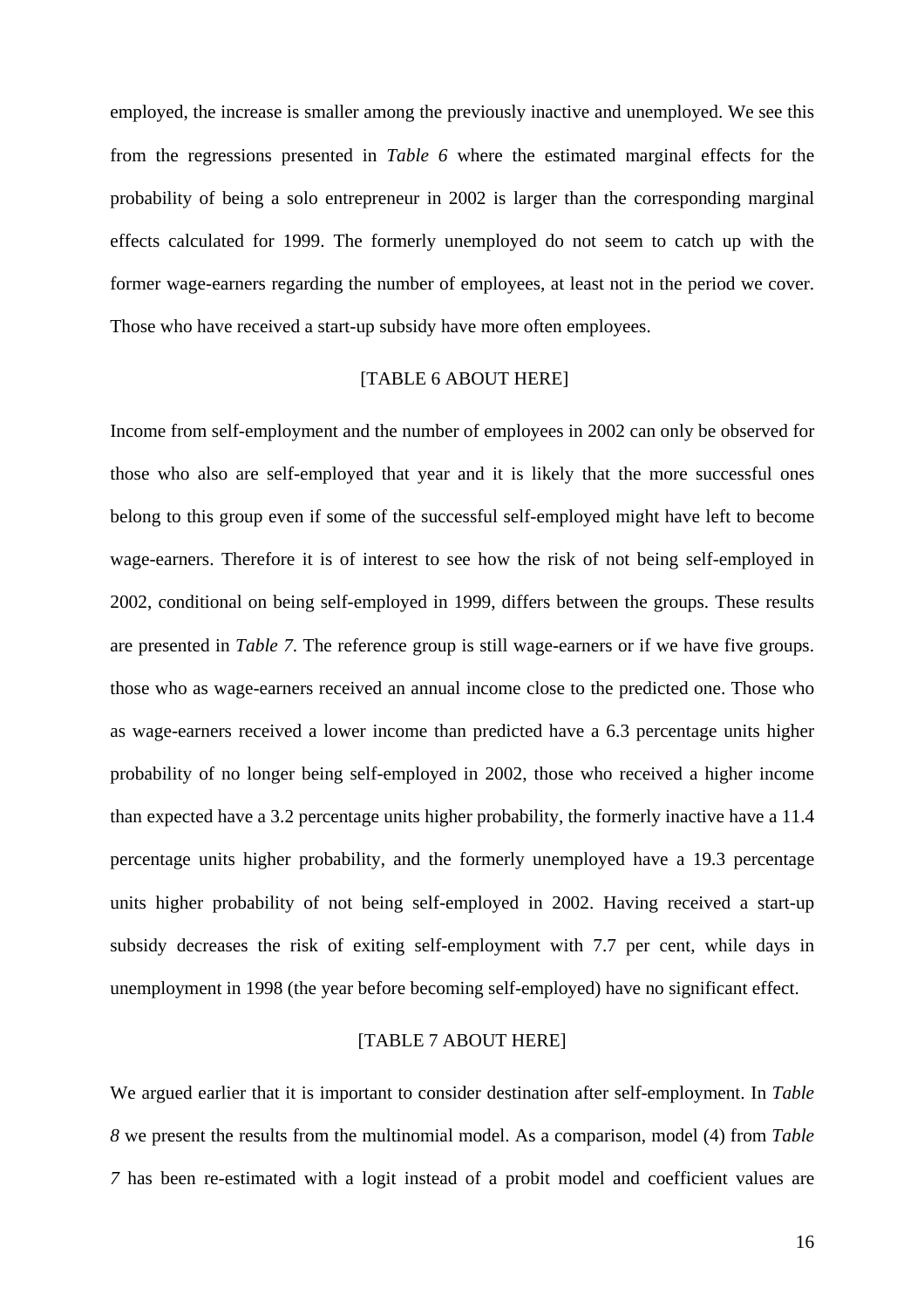presented instead of marginal effects. From the earlier probit we concluded that all groups are more likely to have exited from self-employment in 2002 compared to those who were paid as expected when they were wage-earners. The multinomial model shows that wage-earners who received a higher income than predicted exit self-employment to become wage-earners again while the previously inactive and unemployed less likely to become wage-earners and more often exit for another labour market status. The previous unemployed who have received a start-up subsidy are much less likely to re-enter unemployment than those who previously were unemployed and entered self-employment without receiving a start-up grant.

### [TABLE 8 ABOUT HERE]

We have shown in this analysis that self-employed who have entered from unemployment or inactivity do not appear to become as successful entrepreneurs as wage-earners who become self-employed or the particular group of wage-earners who received an income close to the predicted one. We have already argued that there are several types of selection which might influence our results. There is a selection into labour market status in 1998; it is not random who are unemployed, inactive or wage-earners. There is also a selection into self-employment and there is a selection out of self-employment. But we have in this study shown that groups who enter self-employment from a weak position on the labour market are likely to be affected by this position for a long period. Even those who also were self-employed in 2002, four years after unemployment and inactivity, have substantially lower incomes from selfemployment than those who were wage-earners have. But we will underline that we do not know what would have happened to these individuals if they had not chosen to become selfemployed. Perhaps their incomes and their situation in general had been worse if they had not become self-employed.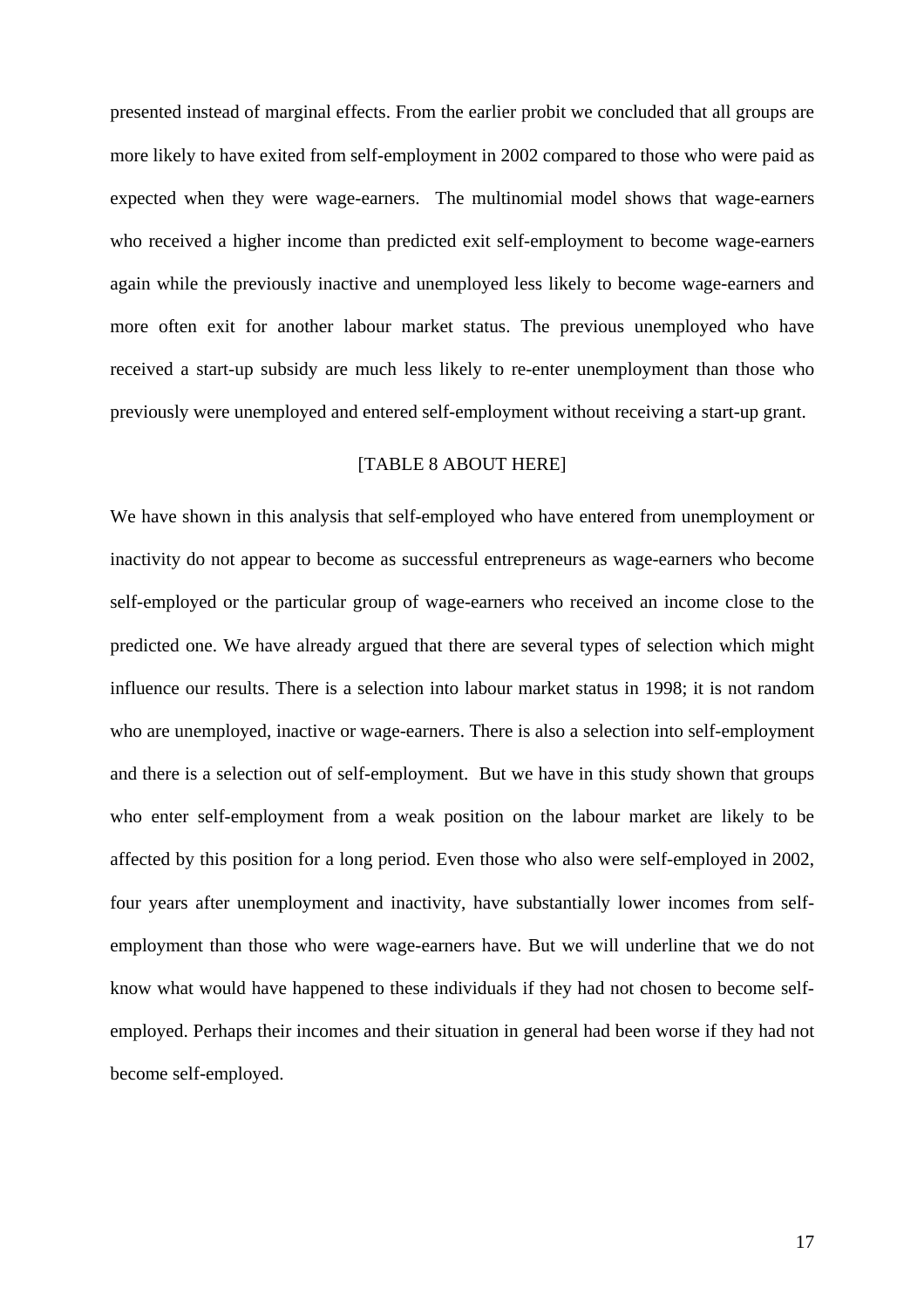# *7. Summary and Conclusion*

We are comparing five different groups: 1) those who were unemployed in 1998, 2) those who were inactive in 1998, 3) wage-earners who in 1998 had an income lower than the income predicted by their observable characteristics (age, education, marital status, place of residence), 4) wage-earners who in 1998 had an income about the same as the income predicted by their observable characteristics, and 5) wage-earners who in 1998 had an income higher than the income predicted by their observable characteristics. We compare them regarding their propensity to become self-employed, their results as self-employed, and their propensity to leave self-employment.

The propensity to become self-employed is highest among the inactive, and second highest among the unemployed. The propensity is much lower among wage-earners. This indicates that push-factors are important. Among the wage-earners, those with actual incomes higher than predicted and those with lower incomes than predicted more often become self-employed than those with incomes about as expected given their observed characteristics. Different forms of imbalances may explain this pattern.

The results of the econometric estimations show that the outcome differs much between the five groups. The group with the best economic results are wage-earners who in 1998 had an income higher than the income predicted by their observable characteristics. They have higher incomes and are also employing other people in their business to a much higher extent. Those with an income lower than the income predicted by their observable characteristics, the unemployed and the inactive have on average less satisfying economic outcomes. This does not mean that all former unemployed or inactive are doing poorly as self-employed.

The individuals who were inactive or unemployed before entering self-employment exit to a higher extent from self-employment than the former wage-earners do. The former wageearners who exit also to a high extent go to paid work while the previously unemployed and

18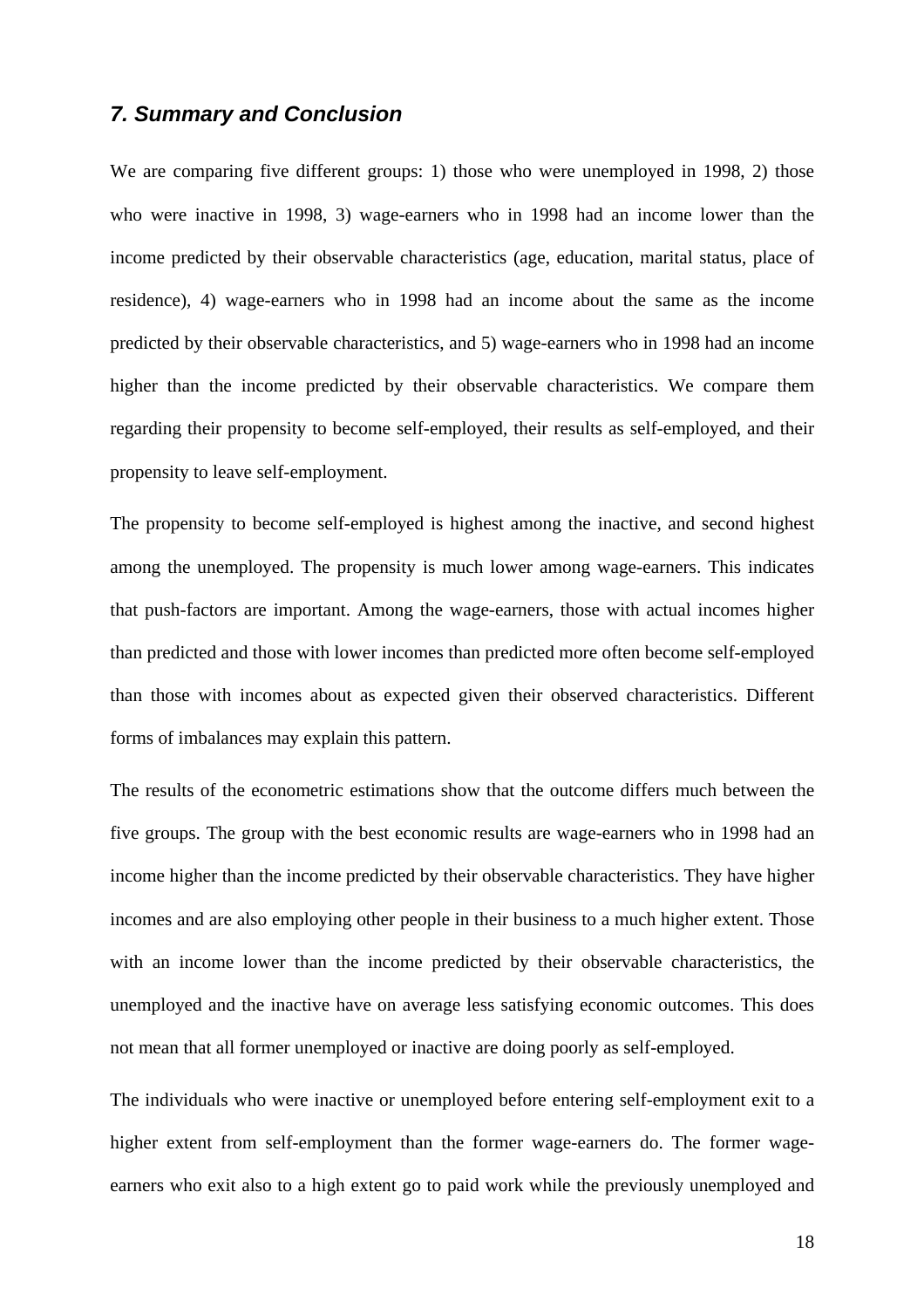inactive go back to those labour market statuses. These results are a further indication of the differences in the situation of the different groups.

An interesting result is that the unemployed who have a start-up subsidy are doing better than unemployed without a subsidy in different respects (income, number of employees, exit). The explanation may be the result of the subsidy and the help in starting a firm given the employment office, but it may also be a selection effect, i.e. that the case worker select the candidates most suited for self-employment.

# *References*

- Andersson, P. (2006), "Determinants of Exits from Self-Employment", in Andersson, P, *Four Essays on Self-Employment*, Swedish Institute for Social Research, Dissertation Series No. 69.
- Andersson, P. and Wadensjö, E. (2006), "Wage-Earners who Become Self-Employed: The Impact of Income and Wages", in Andersson, P, *Four Essays on Self-Employment*, Swedish Institute for Social Research, Dissertation Series No. 69.
- Blackaby, D. H., Latreille, P. L., Murphy, P. D. and O'Leary, N. (2006), "An Analysis of Reservation Wages for Economically Inactive", IZA Discussion Paper No. 1980.
- Carrasco, R. (1999), "Transitions to and from self-employment in Spain", *Oxford Bulletin of Economics and Statistics*, 61, no. 3, pp. 315-341.
- Evans, D. S. and Leighton, L. S. (1989), "Some Empirical Aspects of Entrepreneurship", *American Economic Review*, vol. 79, no. 3, pp. 519-535.
- Johansson, E. (2000), "Determinants of Self-Employment Duration Evidence from Finnish Micro-Data", in *Essays on the Determinants of Self-Employment*, Ekonomi och Samhälle, Nr 85, Swedish School of Economics and Business Administration, Finland.
- Parker, S. C. (2004), *The Economics of Self-Employment and Entrepreneurship*, Cambridge University Press, Cambridge.
- Pfeiffer, F. and Reize, F. (2000), "Business start-ups by the unemployed an econometric analysis based on firm data", *Labour Economics*, vol. 7, no. 5, pp. 629-663.
- Taylor, M. (1999), "Survival of the Fittest? An Analysis of Self-Employment Duration in Britain", *Economic Journal*, vol. 109, no. 454, pp. C140-155.
- Westhead, P. and Cowling, M. (1995), "Employment change in independent owner-managed high-technology firms in Great Britain", *Small Business Economics*, vol. 7, pp.111-140.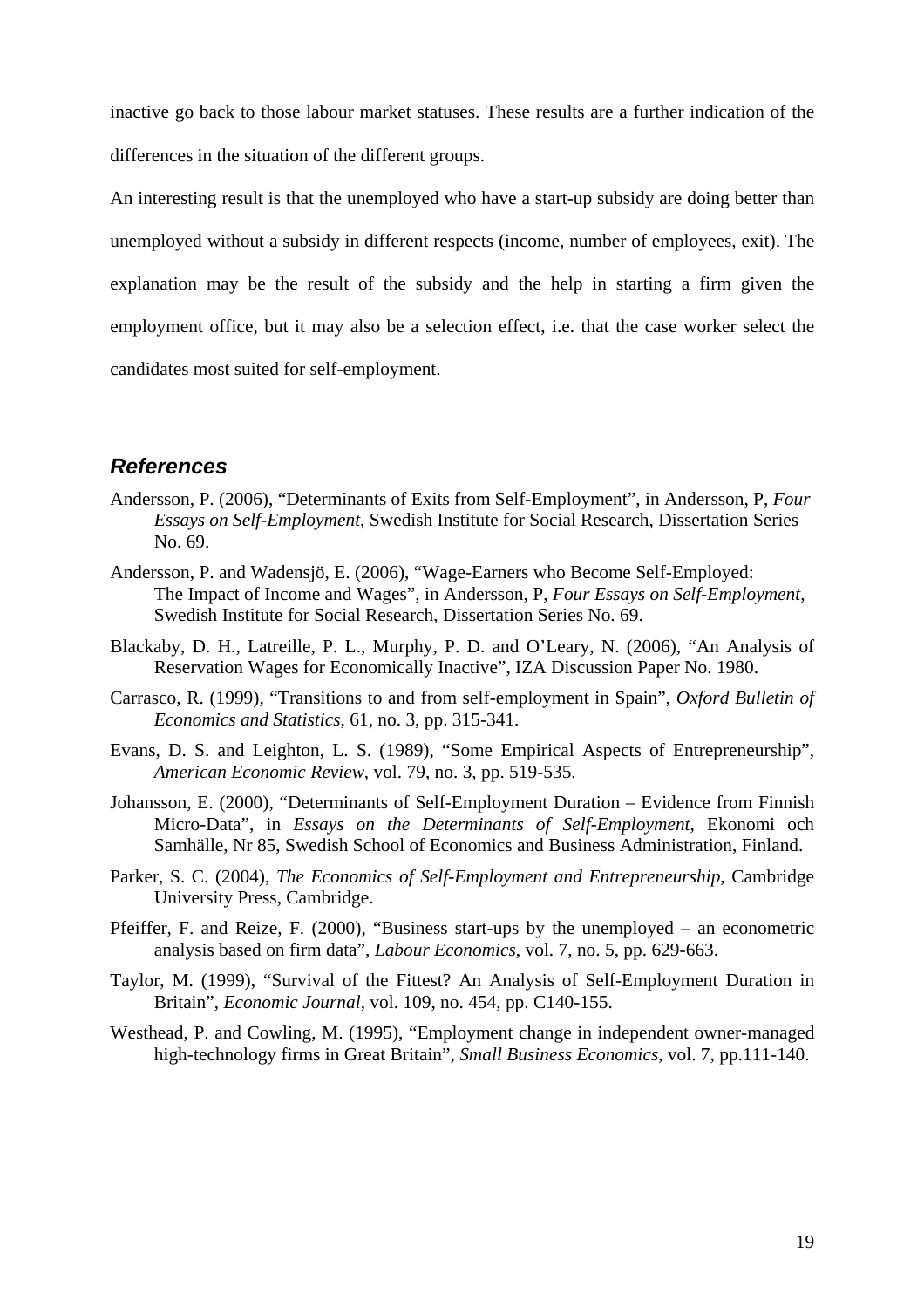| Table 1a Summary statistics. All variables are measured in 1998 |  |  |  |  |  |
|-----------------------------------------------------------------|--|--|--|--|--|
|-----------------------------------------------------------------|--|--|--|--|--|

| таріс та данніцат у                | $\frac{1}{2}$ statistics. The variables are incastrical in 1990<br>Lower | Income       | Higher       | Inactive       | Unemployed |
|------------------------------------|--------------------------------------------------------------------------|--------------|--------------|----------------|------------|
|                                    | income than                                                              | about as     | income than  |                |            |
|                                    | predicted                                                                | predicted    | predicted    |                |            |
| Age (years)                        | 42.0                                                                     | 40.8         | 40.6         | 42.3           | 37.6       |
| Age groups $(\% )$                 |                                                                          |              |              |                |            |
| $20 - 25$                          | 6.2                                                                      | 6.6          | 10.1         | 11.0           | 20.8       |
| $26 - 30$                          | 10.4                                                                     | 14.1         | 12.9         | 10.9           | 14.7       |
| $31 - 35$                          | 13.9                                                                     | 16.2         | 14.5         | 11.9           | 13.7       |
| 36-40                              | 13.3                                                                     | 13.2         | 12.5         | 11.0           | 10.6       |
| $41 - 45$                          | 14.1                                                                     | 13.0         | 12.7         | 10.8           | 9.9        |
| $46 - 50$                          | 15.5                                                                     | 13.3         | 13.6         | 11.8           | 10.0       |
| $51 - 55$                          | 16.5                                                                     | 14.3         | 14.5         | 13.4           | 10.9       |
| 56-60                              | 10.1                                                                     | 9.4          | 9.3          | 19.3           | 9.4        |
| Education $(\% )$                  |                                                                          |              |              |                |            |
| Primary school less than 9 years   | 6.7                                                                      | 10.0         | 7.0          | 11.4           | 8.5        |
| Primary school 9(10) years         | 10.7                                                                     | 13.1         | 11.9         | 19.9           | 23.1       |
| Upper secondary 2 years or less    | 30.3                                                                     | 36.4         | 31.3         | 31.3           | 38.9       |
| Upper secondary more than 2 years  | 18.3                                                                     | 16.3         | 18.4         | 17.1           | 18.4       |
| Higher education less than 3 years | 15.4                                                                     | 13.8         | 15.1         | 10.5           | 7.8        |
| Higher education 3 years or more   | 17.3                                                                     | 9.4          | 15.0         | 9.3            | 3.3        |
| Post graduate education            | 1.4                                                                      | 0.8          | 1.3          | 0.6            | 0.1        |
| Marital status (%)                 |                                                                          |              |              |                |            |
| Married                            | 52.3                                                                     | 45.5         | 45.1         | 32.0           | 19.5       |
| Cohabiting with children           | 10.7                                                                     | 12.7         | 11.0         | 6.4            | 7.8        |
| Other                              | 37.0                                                                     | 41.8         | 43.9         | 61.6           | 72.7       |
| Small children (%)                 | 21.1                                                                     | 21.5         | 20.1         | 9.8            | 10.5       |
| Place of residence (%)             |                                                                          |              |              |                |            |
| Metropolitan areas (Stockholm,     | 35.8                                                                     | 28.9         | 34.2         | 38.3           | 25.8       |
| Gothenburg, Malmoe)                |                                                                          |              |              |                |            |
| Family background (%)              |                                                                          |              |              |                |            |
| Both parents born abroad           | 2.8                                                                      | 2.8          | 3.1          | 5.1            | 5.5        |
| One parent born abroad             | 10.8                                                                     | 10.5         | 10.9         | 14.9           | 13.7       |
| <b>Other variables</b>             |                                                                          |              |              |                |            |
| Unemployment days in 1998          | $\boldsymbol{0}$                                                         | $\mathbf{0}$ | $\mathbf{0}$ | $\overline{0}$ | 160        |
| Start-up subsidy (%)               | 0.1                                                                      | 0.02         | 0.02         | 0.6            | 1.9        |
| Income from work (SEK)             | 192 277                                                                  | 245 471      | 372 441      | 14 297         | 19784      |
| Number of observations             | 409 381                                                                  | 409 383      | 421 780      | 77 160         | 124 094    |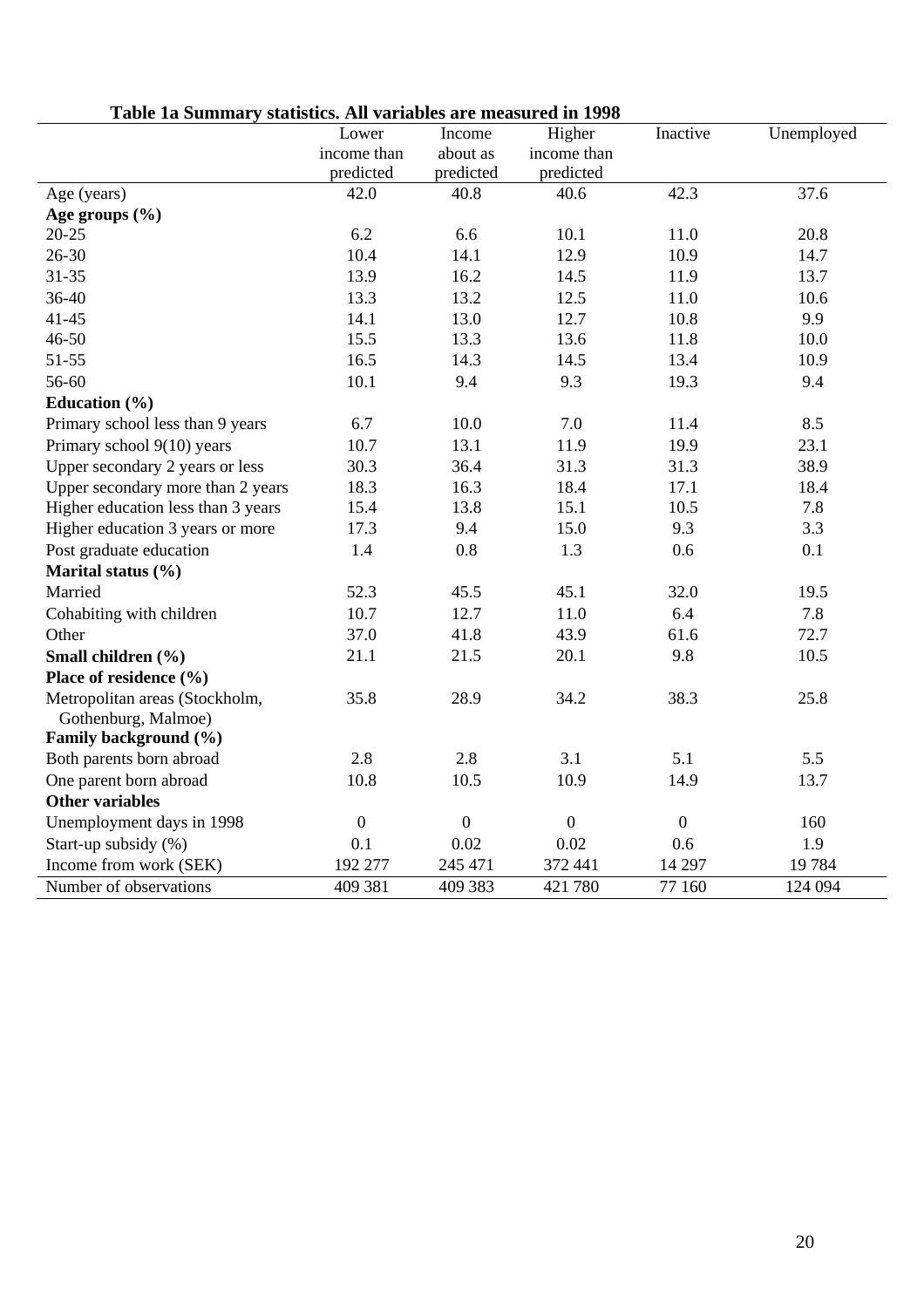# **Table 1b Summary statistics of dependent variables**

| <b>Table TD Summary statistics of dependent variables</b> |               |                 |                |               |                |
|-----------------------------------------------------------|---------------|-----------------|----------------|---------------|----------------|
|                                                           | Lower         | Income about as | Higher income  | Inactive      | Unemployed     |
|                                                           | income than   | predicted       | than predicted |               |                |
|                                                           | predicted     |                 |                |               |                |
| Self-employed in 1999 (per cent)                          | 2 942 (0.72%) | 1 489 (0.36%)   | 1 829 (0.43%)  | 4 907 (6.4%)  | $2421(2.0\%)$  |
| Income from self-employment<br>in 1999 (SEK)              | 130 967       | 170 220         | 253 248        | 83 4 83       | 66 138         |
| Share with no employees in 1999                           | 66.2%         | 65.7%           | 58.3%          | 83.8%         | 92.4%          |
| Still self-employed in 2002<br>(per cent)                 | 1 800 (61.2%) | 1009(67.8%)     | 1 131 (61.8%)  | 2 762 (56.3%) | $1245(51.4\%)$ |
| Income from self-employment<br>in 2002 (SEK)              | 190 146       | 236 801         | 318 963        | 128 464       | 131 867        |
| Share with no employees in 2002                           | 59.6%         | 52.2%           | 50.1%          | 80.8%         | 84.8%          |
| Exits self-employment before<br>2002                      | 38.8%         | 32.2 %          | 38.2 %         | 43.7 %        | 48.6%          |
| Destination after self-employment                         |               |                 |                |               |                |
| Wage-earner                                               | 22.9 %        | 23.5 %          | 28.1%          | 14.7 %        | 18.9 %         |
| Other                                                     | 15.4 %        | 8.3%            | $9.6\%$        | 28.0 %        | 29.2 %         |
| Number of observations                                    | 409 381       | 409 383         | 421 780        | 77 160        | 124 094        |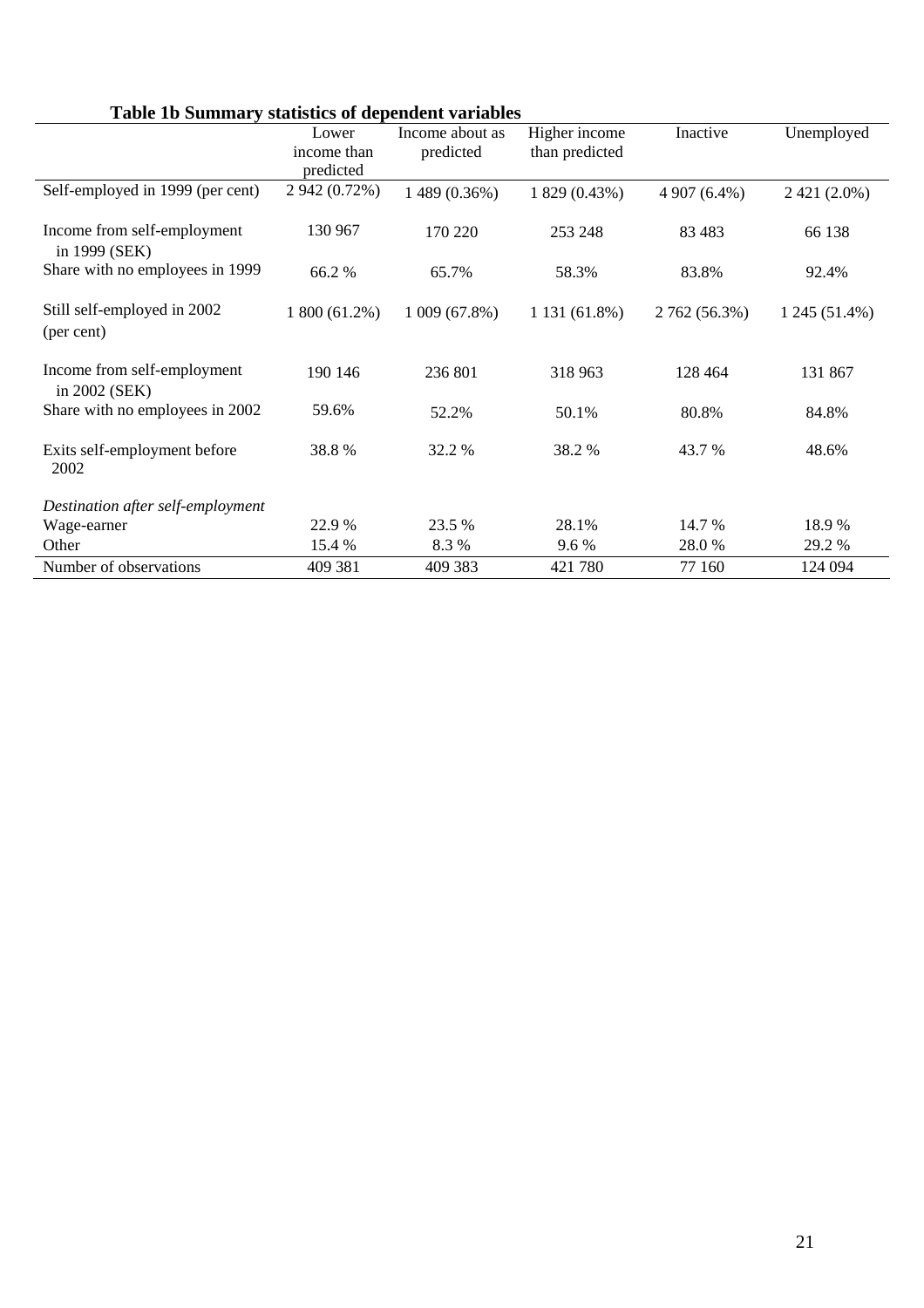| raole = 1 roomonly or occoming sen_employed in 1999, marginal enection |               |                |               |               |
|------------------------------------------------------------------------|---------------|----------------|---------------|---------------|
|                                                                        | (1)           | (2)            | (3)           | (4)           |
|                                                                        | Pr(Self-      | Pr(Self-       | Pr(Self-      | Pr(Self-      |
|                                                                        | Employed)     | Employed)      | Employed)     | Employed)     |
| <b>Labour market status in 1998</b>                                    |               |                |               |               |
| Wage-earner                                                            | Ref.          |                | Ref.          |               |
|                                                                        |               |                |               |               |
| Lower income than predicted                                            |               | 0.0049         |               | 0.0048        |
| as wage-earner                                                         |               | $(0.0003)$ **  |               | $(0.0003)$ ** |
| Income about as predicted                                              |               | Ref.           |               | Ref.          |
| as wage-earner                                                         |               |                |               |               |
| Higher income than predicted                                           |               | 0.0011         |               | 0.0013        |
| as wage-earner                                                         |               |                |               |               |
| Inactive                                                               | 0.0635        | 0.0772         | 0.0693        | 0.0841        |
|                                                                        | $(0.0009)$ ** | $(0.0015)$ **  | $(0.0011)$ ** | $(0.0016)$ ** |
| Unemployed                                                             | 0.0164        | 0.0284         | 0.0191        | 0.0333        |
|                                                                        | $(0.0004)$ ** | $(0.0013)$ **  | $(0.0005)$ ** | $(0.0015)$ ** |
|                                                                        |               | $(0.0002)$ **  |               | $(0.0002)$ ** |
| Number of unemployment days                                            |               | $-0.0012$      |               | $-0.0013$     |
|                                                                        |               | $(0.0002)$ **  |               | $(0.0002)$ ** |
| <b>Additional controls</b>                                             | No            | N <sub>0</sub> | Yes           | Yes           |
| Number of observations                                                 | 1 441 798     | 1 441 798      | 1 441 798     | 1 441 798     |

# **Table 2 Probability of becoming self-employed in 1999, marginal effects**

Notes: Model (3 and (4) also includes controls for: age, education, marital status, having young children, place of residence and second-generation immigrant. Robust standard errors in parentheses. \* significant at 5%; \*\* significant at 1%.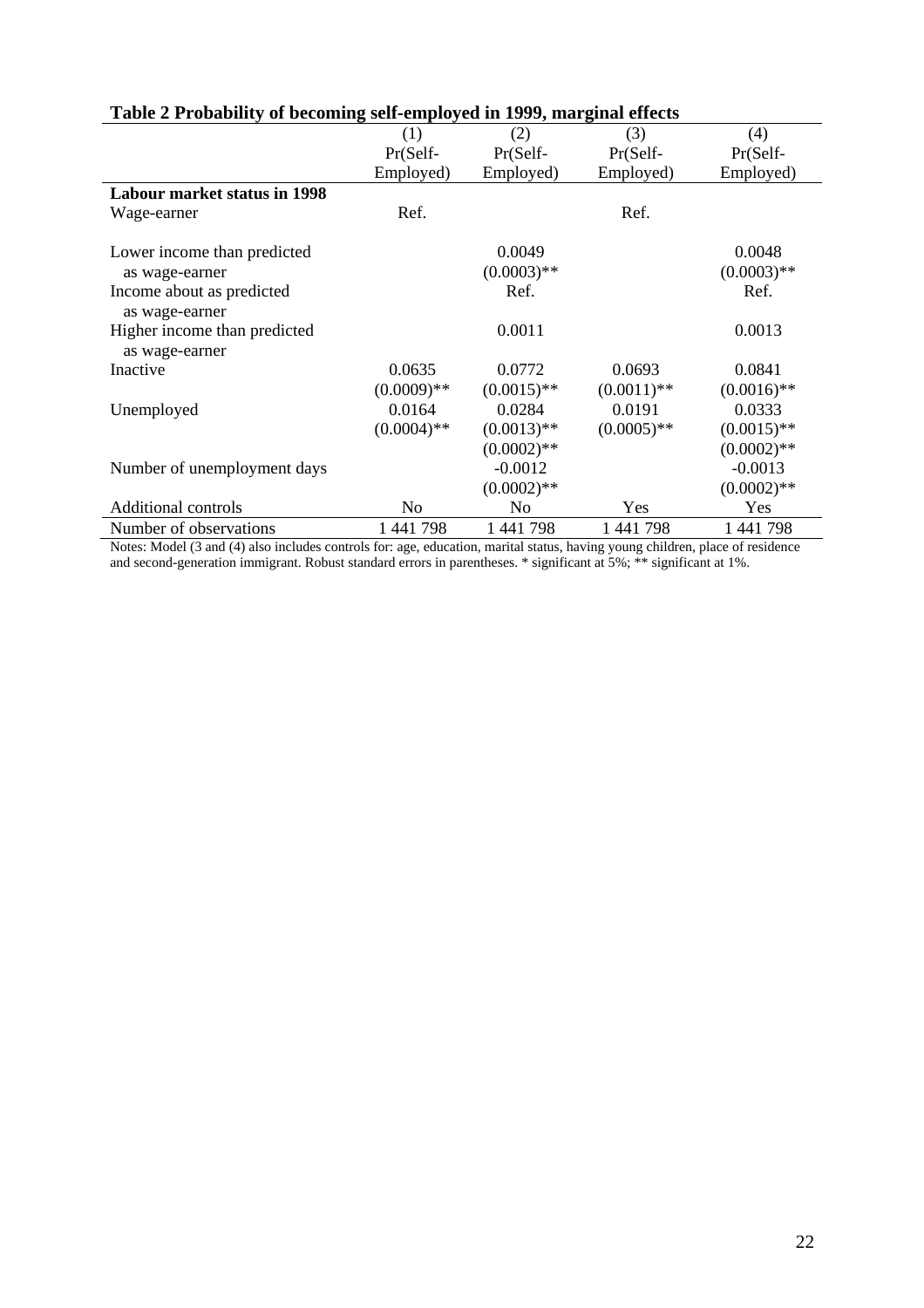| гимн о нисопис п они мен спирго унисители 1999 |                |               |               |               |
|------------------------------------------------|----------------|---------------|---------------|---------------|
|                                                | (1)            | (2)           | (3)           | (4)           |
|                                                | Ln(income)     | Ln(income)    | Ln(income)    | Ln(income)    |
| <b>Labour market status in 1998</b>            |                |               |               |               |
| Wage-earner                                    | Ref.           |               | Ref.          |               |
|                                                |                |               |               |               |
| Lower income than predicted                    |                | $-0.283$      |               | $-0.244$      |
| as wage-earner                                 |                | $(0.038)$ *** |               | $(0.037)$ *** |
| Income about as predicted                      |                | Ref.          |               | Ref.          |
| as wage-earner                                 |                |               |               |               |
| Higher income than predicted                   |                | 0.313         |               | 0.273         |
| as wage-earner                                 |                | $(0.044)$ *** |               | $(0.043)$ *** |
| Inactive                                       | $-1.019$       | $-1.063$      | $-0.782$      | $-0.834$      |
|                                                | $(0.028)$ ***  | $(0.038)$ *** | $(0.028)$ *** | $(0.038)$ *** |
| Unemployed                                     | $-1.168$       | $-1.154$      | $-1.048$      | $-0.964$      |
|                                                | $(0.035)$ ***  | $(0.065)$ *** | $(0.035)$ *** | $(0.065)$ *** |
| Number of days in unemployment                 |                | $-0.102$      |               | $-0.130$      |
| in 1998/100                                    |                | $(0.032)$ *** |               | $(0.032)$ *** |
| Start-up subsidy                               |                | 0.335         |               | 0.237         |
|                                                |                | $(0.048)$ *** |               | $(0.048)$ *** |
| Constant                                       | 11.616         | 11.649        | 11.050        | 11.059        |
|                                                | $(0.016)$ ***  | $(0.030)$ *** | $(0.060)$ *** | $(0.066)$ *** |
| Additional controls                            | N <sub>0</sub> | No            | Yes           | Yes           |
| Number of observations                         | 13 5 27        | 13 5 27       | 13 5 27       | 13 5 27       |
| R-squared                                      | 0.12           | 0.14          | 0.18          | 0.19          |

## **Table 3 Income from self-employment in 1999**

Notes: Model (3) and (3) also includes controls for: age, education, place of residence, second-generation immigrant, and industry. Robust standard errors in parentheses. \* significant at 10%; \*\* significant at 5%; \*\*\* significant at 1%.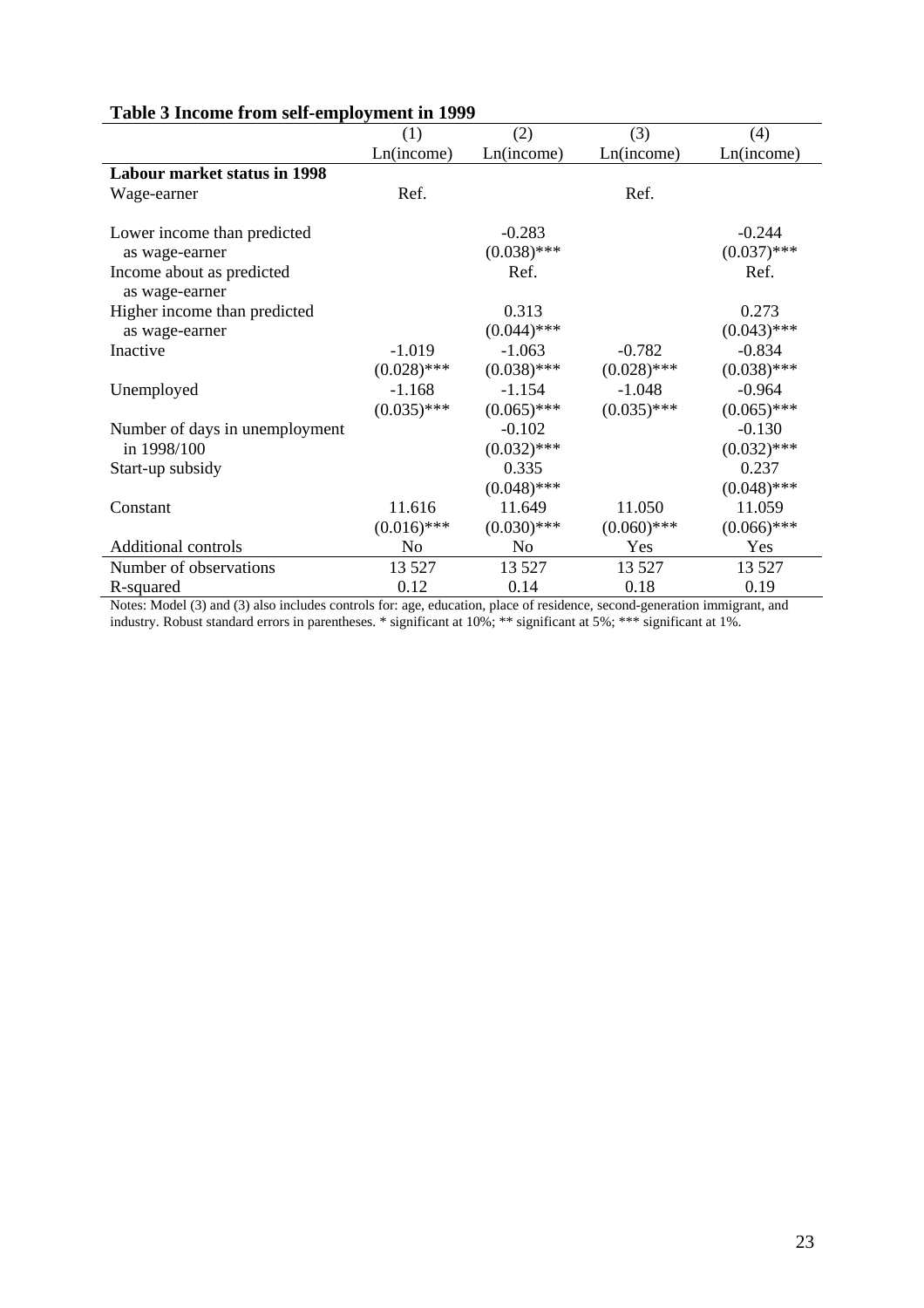|                                     | (1)            | (2)           | (3)           | (4)           |
|-------------------------------------|----------------|---------------|---------------|---------------|
|                                     | Ln(income)     | Ln(income)    | Ln(income)    | Ln(income)    |
| <b>Labour market status in 1998</b> |                |               |               |               |
| Wage-earner                         | Ref.           |               | Ref.          |               |
| Lower income than predicted         |                | $-0.269$      |               | $-0.234$      |
| as wage-earner                      |                | $(0.043)$ *** |               | $(0.031)$ *** |
| Income about as predicted           |                | Ref.          |               | Ref.          |
| as wage-earner                      |                |               |               |               |
| Higher income than predicted        |                | 0.222         |               | 0.210         |
| as wage-earner                      |                | $(0.048)$ *** |               | $(0.036)$ *** |
| Inactive                            | $-0.908$       | $-0.968$      | $-0.701$      | $-0.763$      |
|                                     | $(0.028)$ ***  | $(0.041)$ *** | $(0.031)$ *** | $(0.037)$ *** |
| Unemployed                          | $-0.720$       | $-0.781$      | $-0.649$      | $-0.673$      |
|                                     | $(0.036)$ ***  | $(0.071)$ *** | $(0.034)$ *** | $(0.069)$ *** |
| Number of days in unemployment      |                | $-0.053$      |               | $-0.057$      |
| in 1998/100                         |                | (0.033)       |               | $(0.034)*$    |
| Start-up subsidy                    |                | 0.247         |               | 0.170         |
|                                     |                | $(0.052)$ *** |               | $(0.049)$ *** |
| Constant                            | 12.139         | 12.192        | 11.792        | 11.817        |
|                                     | $(0.018)$ ***  | $(0.035)$ *** | $(0.067)$ *** | $(0.069)$ *** |
| <b>Additional controls</b>          | N <sub>0</sub> | No            | Yes           | Yes           |
| Number of observations              | 7921           | 7921          | 7921          | 7921          |
| R-squared                           | 0.13           | 0.15          | 0.19          | 0.21          |

# **Table 4 Income from self-employment in 2002**

Notes: Model (3) and (4) also includes controls for: age, education, place of residence, second-generation immigrant, and industry. Robust standard errors in parentheses. \* significant at 10%; \*\* significant at 5%; \*\*\* significant at 1%.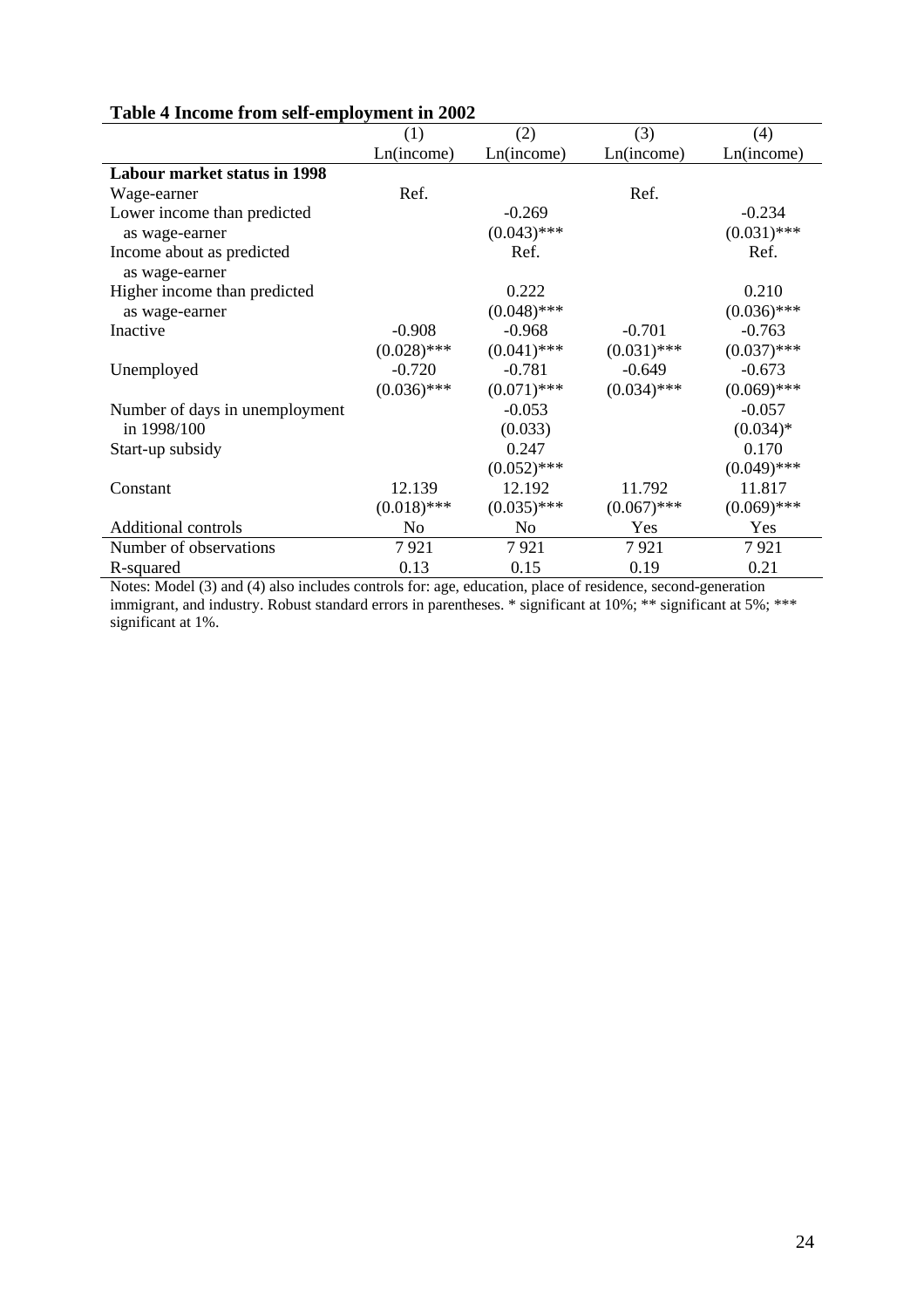| rabic $\sigma$ reporting to being a bold entrepreneur (bold) in 1999, marginar enced |               |               |               |               |
|--------------------------------------------------------------------------------------|---------------|---------------|---------------|---------------|
|                                                                                      | (1)           | (2)           | (3)           | (4)           |
|                                                                                      | Pr(solo)      | Pr(solo)      | Pr(solo)      | Pr(solo)      |
| <b>Labour market status in 1998</b>                                                  |               |               |               |               |
| Wage-earner                                                                          | Ref.          |               | Ref.          |               |
| Lower income than predicted as                                                       |               | 0.028         |               | 0.017         |
| wage-earner                                                                          |               | $(0.012)$ **  |               | (0.011)       |
| Income about as predicted as<br>wage-earner                                          |               | Ref.          |               | Ref.          |
| Higher income than predicted as                                                      |               | $-0.036$      |               | $-0.060$      |
| wage-earner                                                                          |               | $(0.014)$ **  |               | $(0.014)$ *** |
| Inactive                                                                             | 0.180         | 0.182         | 0.144         | 0.138         |
|                                                                                      | $(0.007)$ *** | $(0.010)$ *** | $(0.007)$ *** | $(0.009)$ *** |
| Unemployed                                                                           | 0.237         | 0.241         | 0.200         | 0.192         |
|                                                                                      | $(0.006)$ *** | $(0.011)$ *** | $(0.006)$ *** | $(0.011)$ *** |
| Number of days in unemployment                                                       |               | 0.010         |               | 0.012         |
| in 1998/100                                                                          |               | (0.012)       |               | (0.011)       |
| Start-up subsidy                                                                     |               | $-0.070$      |               | $-0.024$      |
|                                                                                      |               | $(0.018)$ *** |               | (0.017)       |
| <b>Additional controls</b>                                                           | No            | No            | Yes           | Yes           |
| Number of observations                                                               | 13 588        | 13 5 8 8      | 13 577        | 13 577        |

# **Table 5 Probability of being a solo entrepreneur (solo) in 1999, marginal effects**

Notes: Model (3) and (4) also includes controls for: age, education, place of residence, second-generation immigrant, and industry. Robust standard errors in parentheses. \* significant at 10%; \*\* significant at 5%; \*\*\* significant at 1%.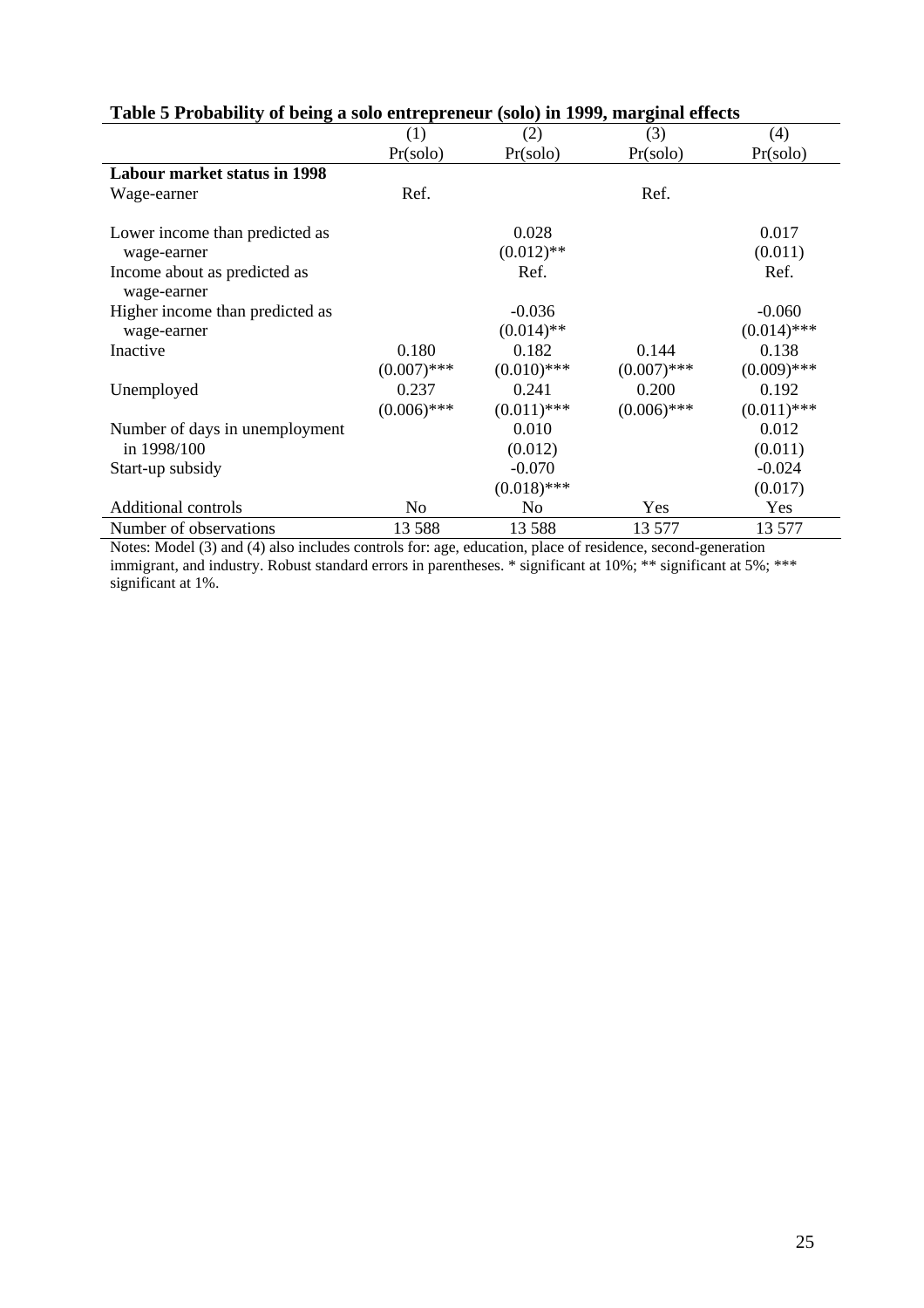|                                     | (1)           | (2)            | (3)           | (4)           |
|-------------------------------------|---------------|----------------|---------------|---------------|
|                                     | Pr(solo)      | Pr(solo)       | Pr(solo)      | Pr(solo)      |
| <b>Labour market status in 1998</b> |               |                |               |               |
| Wage-earner                         | Ref.          |                | Ref.          |               |
| Lower income than predicted         |               | 0.063          |               | 0.047         |
| as wage-earner                      |               | $(0.016)$ ***  |               | $(0.016)$ *** |
| Income about as predicted           |               | Ref.           |               | Ref.          |
| as wage-earner                      |               |                |               |               |
| Higher income than predicted        |               | $-0.020$       |               | $-0.052$      |
| as wage-earner                      |               | (0.019)        |               | $(0.020)$ *** |
| Inactive                            | 0.239         | 0.260          | 0.194         | 0.204         |
|                                     | $(0.010)$ *** | $(0.014)$ ***  | $(0.011)$ *** | $(0.014)$ *** |
| Unemployed                          | 0.252         | 0.279          | 0.230         | 0.241         |
|                                     | $(0.010)$ *** | $(0.017)$ ***  | $(0.010)$ *** | $(0.018)$ *** |
| Number of days in unemployment      |               | 0.014          |               | 0.013         |
| in 1998/100                         |               | (0.016)        |               | (0.017)       |
| Start-up subsidy                    |               | $-0.138$       |               | $-0.086$      |
|                                     |               | $(0.025)$ ***  |               | $(0.026)$ *** |
| <b>Additional controls</b>          | No            | N <sub>0</sub> | Yes           | Yes           |
| Number of observations              | 7947          | 7947           | 7939          | 7939          |

# **Table 6 Probability of being a solo entrepreneur (solo) in 2002, marginal effects**

Notes: Model (3) and (3) also includes controls for: age, education, place of residence, second-generation immigrant, and industry. Robust standard errors in parentheses. \* significant at 10%; \*\* significant at 5%; \*\*\* significant at 1%.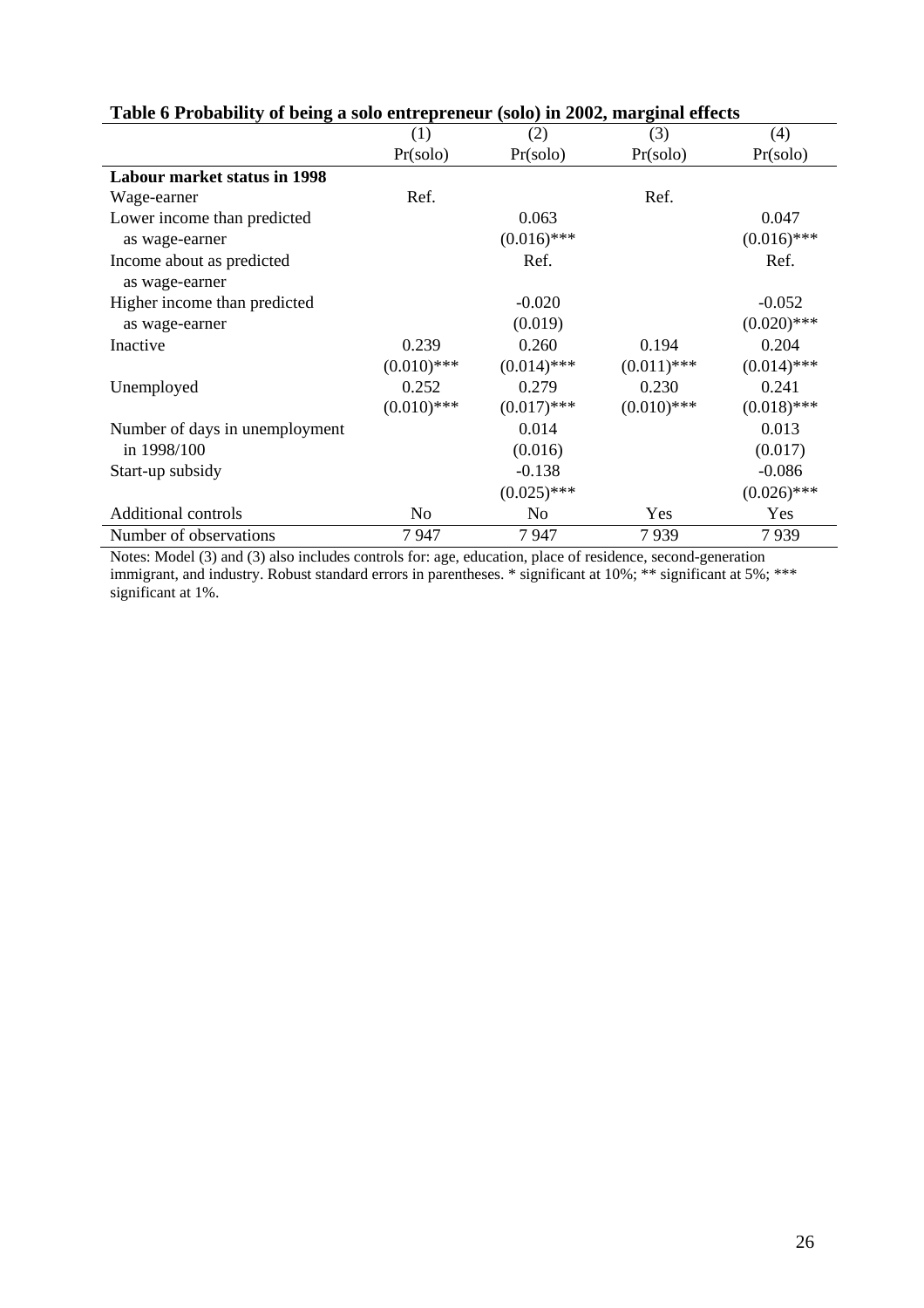|                                     | (1)           | (2)           | (3)           | (4)           |
|-------------------------------------|---------------|---------------|---------------|---------------|
|                                     | Pr(exit)      | Pr(exit)      | Pr(exit)      | Pr(exit)      |
| <b>Labour market status in 1998</b> |               |               |               |               |
| Wage-earner                         | Ref.          |               | Ref.          |               |
| Lower income than predicted         |               | 0.069         |               | 0.063         |
| as wage-earner                      |               | $(0.016)$ *** |               | $(0.016)$ *** |
| Income about as predicted           |               | Ref.          |               | Ref.          |
| as wage-earner                      |               |               |               |               |
| Higher income than predicted        |               | 0.061         |               | 0.032         |
| as wage-earner                      |               | $(0.018)$ *** |               | $(0.018)$ *   |
| Inactive                            | 0.062         | 0.114         | 0.073         | 0.114         |
|                                     | $(0.010)$ *** | $(0.015)$ *** | $(0.010)$ *** | $(0.016)$ *** |
| Unemployed                          | 0.117         | 0.210         | 0.121         | 0.193         |
|                                     | $(0.012)$ *** | $(0.024)$ *** | $(0.012)$ *** | $(0.024)$ *** |
| Number of days in unemployment      |               | $-0.011$      |               | $-0.006$      |
| in 1998/100                         |               | (0.010)       |               | (0.011)       |
| Start-up subsidy                    |               | $-0.088$      |               | $-0.077$      |
|                                     |               | $(0.017)$ *** |               | $(0.017)$ *** |
| <b>Additional controls</b>          | No            | No            | Yes           | Yes           |
| Number of observations              | 13 4 34       | 13 4 34       | 13 4 25       | 13 4 25       |

# **Table 7 Probability of having exited self-employment before 2002, marginal effects**

Notes: Model (3) and (4) also includes controls for: age, education, place of residence, second-generation immigrant, and industry. Robust standard errors in parentheses. \* significant at 10%; \*\* significant at 5%; \*\*\* significant at 1%.